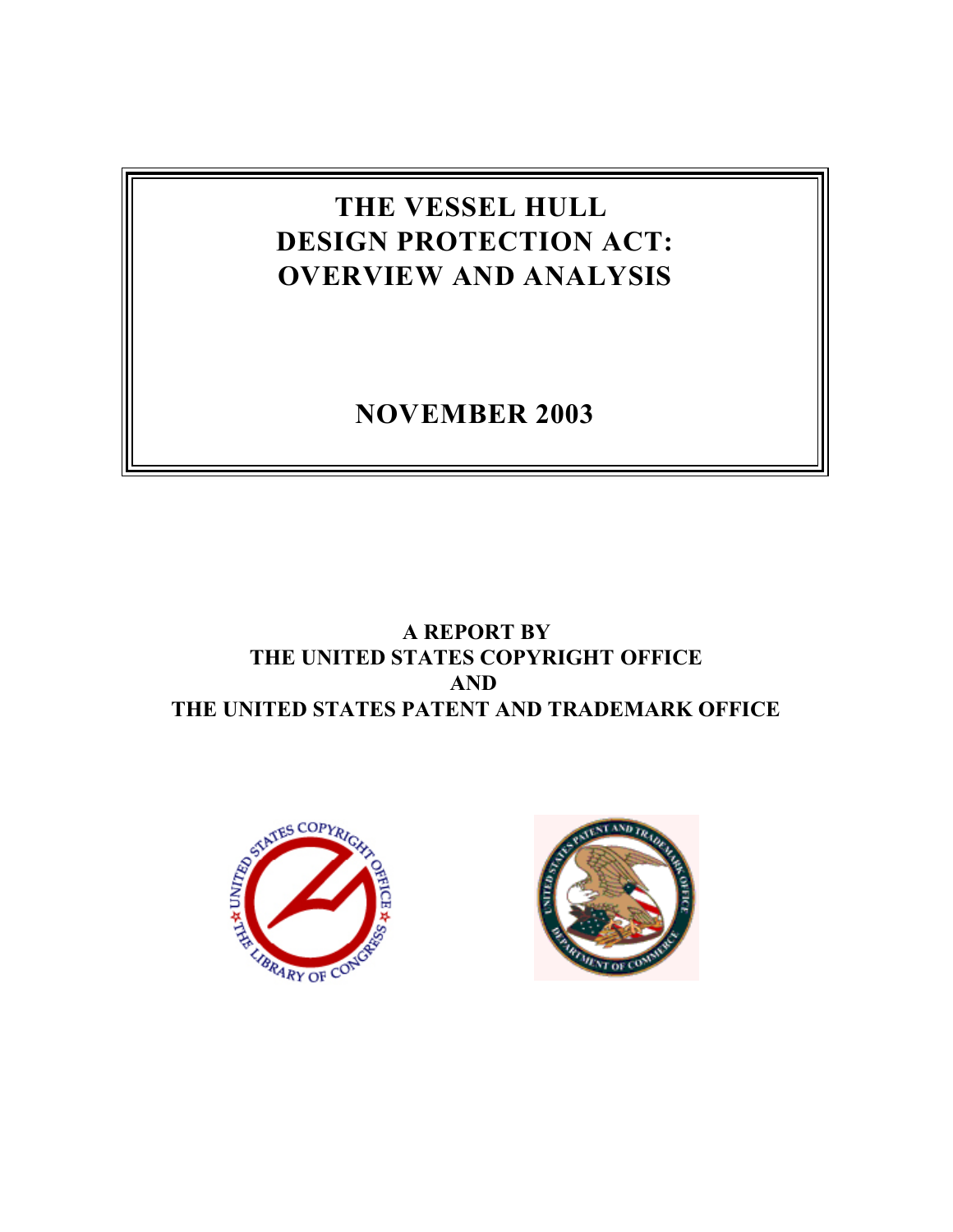#### **THE VESSEL HULL DESIGN PROTECTION ACT: OVERVIEW AND ANALYSIS**

## **PART ONE: INTRODUCTION**

#### **A. BACKGROUND**

The Vessel Hull Design Protection Act (VHDPA), part of the Digital Millennium Copyright Act (DMCA),<sup>1</sup> added chapter 13 to title 17 of the United States Code; the title of the U.S. Code that contains copyright and related laws. The provisions contained in chapter 13, entitled "Protection of Original Designs," do not, however, provide copyright protection. Rather, they establish *sui generis* protection for original designs of vessel hulls. The Register of Copyrights is responsible for administration of the VHDPA, principally through the design registration system established for eligible vessel hulls.<sup>2</sup> Since the passage of the VHDPA, the Copyright Office has registered over 100 vessel hull designs.

As originally enacted, the VHDPA was to expire after a brief period of two years.<sup>3</sup> During this period, Congress directed the Register of Copyrights and the Commissioner of Patents and Trademarks<sup>4</sup> to submit two joint reports to the Judiciary Committees of the House of Representatives and the Senate evaluating the effectiveness of the VHDPA. Section 504 of the DMCA made the first report due by October 28, 1999, and the second was due one year later. However, in October of 1999, Congress passed the Intellectual Property and Communications Omnibus Reform Act of

<sup>&</sup>lt;sup>1</sup> Title V of the Digital Millennium Copyright Act of 1998, Pub. L. No. 105-304, 112 Stat. 2860 (Oct. 28,1998 ), is entitled the "Vessel H ull Design Protec tion Act."

<sup>&</sup>lt;sup>2</sup> For purp oses of chapter 13, the Register of Copyrights is the Administrator, and the Office referred to is the Copyright Office.

<sup>&</sup>lt;sup>3</sup> See Section 505 of the DMCA.

<sup>4</sup> Now identified as the Under Secretary of Commerce for Intellectual Property and Director of the United States Patent and Trademark Office.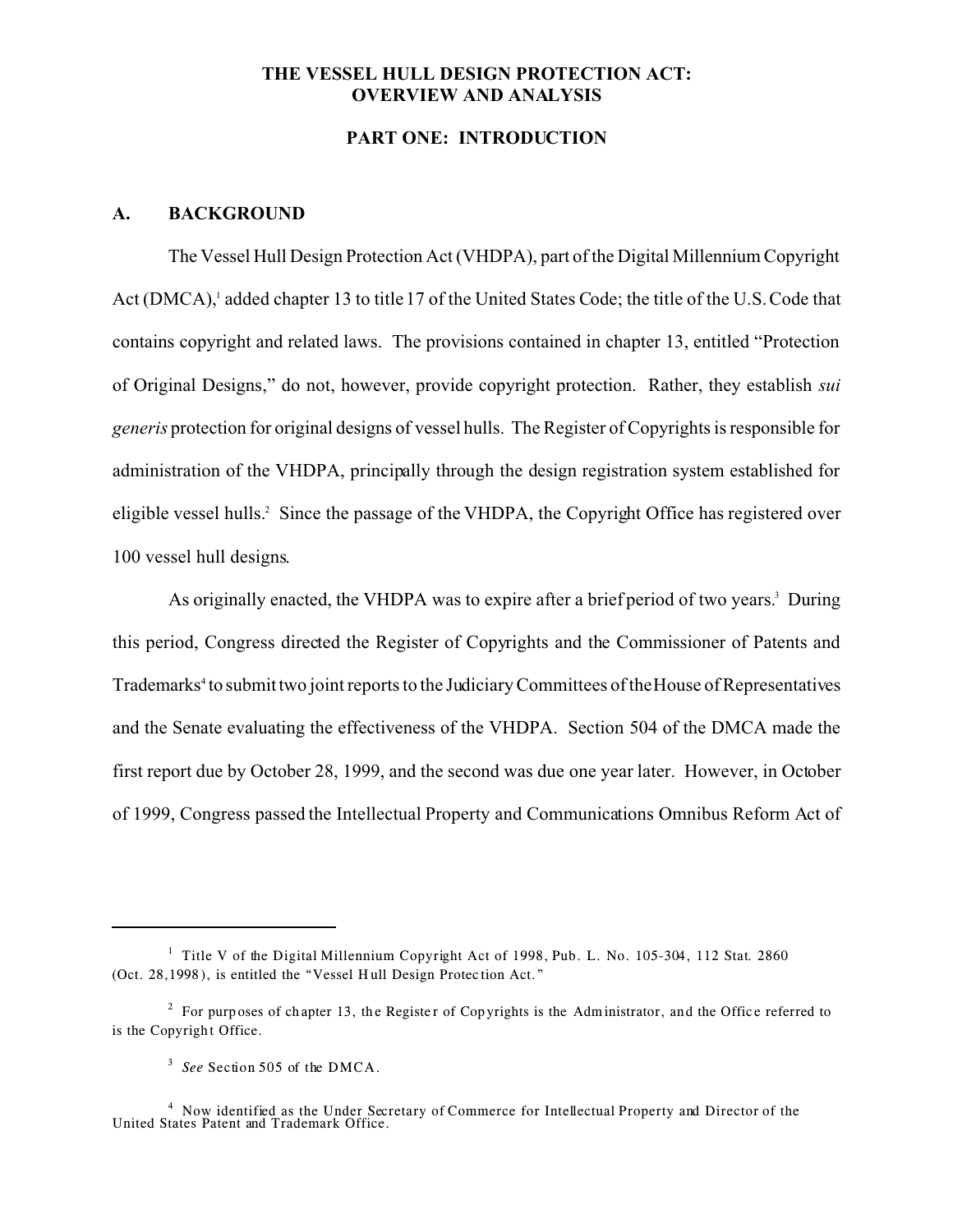1999 (IPCORA).<sup>5</sup> Section 5005 of the IPCORA amended the DMCA by repealing the sunset provision as well as the requirement for two reports. It replaced the latter with a requirement for a single joint report by the Register and the Under Secretary of Commerce for Intellectual Property and Director of the United States Patent and Trademark Office, due no later than November 1, 2003. This report satisfies that requirement.

Although the IPCORA changed the timing of this study, it did not alter the criteria for evaluating the effectiveness of the VHDPA that were originally set forth in the DMCA. Specifically, the Register and the Under Secretary are directed by the DMCA to consider:

(1) the extent to which the amendments made by [the VHDPA have] been effective in suppressing infringement of the design of vessel hulls;

(2) the extent to which the registration provided for in chapter 13 of title 17, United States Code, as added by [the VHDPA], has been utilized;

(3) the extent to which the creation of new designs of vessel hulls [has] been encouraged by the amendments made by [the VHDPA];

(4) the effect, if any, of the amendments made by [the VHDPA] on the price of vessels with hulls protected under such amendments; and

(5) such other considerations as the Register and the [Under Secretary] may deem relevant to accomplish the purposes of the evaluation conducted....<sup>6</sup>

The body of this report has been organized and prepared in response to these criteria.

## **B. OVERVIEW OF CHAPTER 13**

As noted above, the VHDPA added chapter 13 to title 17 of the United States Code, thereby establishing protection of original vessel hull designs. The statute defines a "vessel" as a craft that is designed and capable of independently steering a course on or through water through its own means of propulsion, and that is designed and capable of carrying and transporting one or more

<sup>&</sup>lt;sup>5</sup> Intellectual Property and Communications Omnibus Act of 1999, Pub. L. No. 106-113, 113 Stat. 1536 (Nov. 29, 1999). Congress indicated that there was no necessity to complete the first report before this Act was enacted.

<sup>6</sup> Section 504(b) of the DMCA, Pub. L. No. 105-304, 112 Stat. 2860, 2905.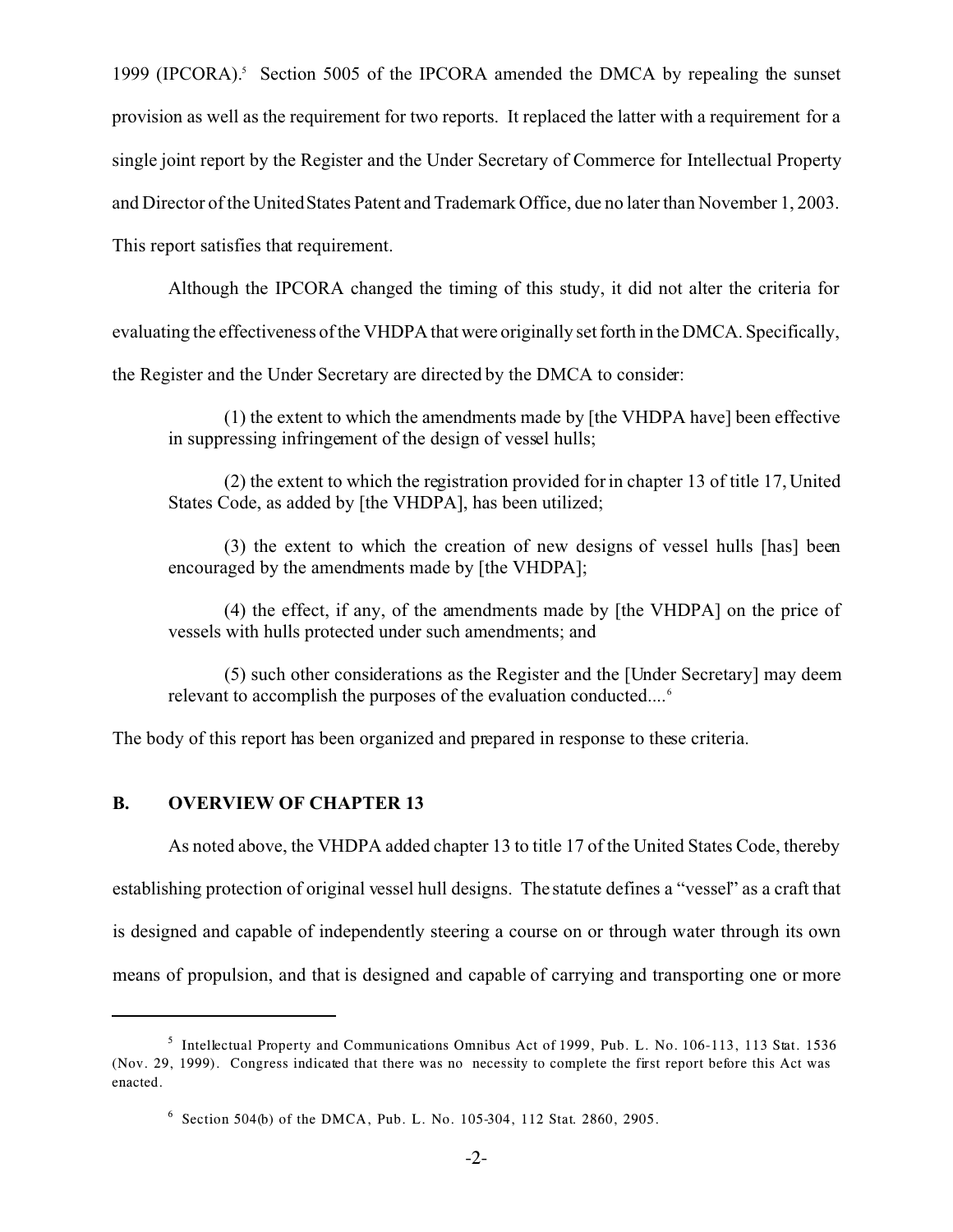passengers. 17 U.S.C. § 1301(b)(3).<sup>7</sup> A "hull" is the frame or body of a vessel, including its deck, but exclusive of the masts, sails, yards, and rigging. *Id.* § 1301(b)(4). In addition to the hull, design protection under chapter 13 extends to the plugs and molds used to manufacture the hull. A "plug" is "a device or model used to make a mold for the purpose of exact duplication, regardless of whether the device or model has an intrinsic utilitarian function that is not only to portray the appearance of the product or convey information." *Id.* § 1301(b)(5).

A "mold" means "a matrix or form in which a substance for material is used, regardless of whether the matrix or form has an intrinsic utilitarian function that is not only to portray the appearance of the product or to convey information." *Id.* § 1301(b)(6).

Design protection for vessel hulls is for a period of ten years and is available only for original designs that are embodied in an actual vessel hull: no protection is available for designs that exist only in models, drawings, or representations. Staple or commonplace designs, "such as a standard geometric figure, a familiar symbol, an emblem, or a motif, or another shape, pattern, or configuration that has become standard, common, prevalent or ordinary" are not protected. *Id.* § 1302. The statute also sets forth several circumstances under which an otherwise original design does not receive protection. A design that is embodied in a vessel hull "that was made public by the designer or owner in the United States or a foreign country more than two years before the date of application for registration" of the design is not eligible. *Id.* § 1302 (5). Section 1332 states that there is no retroactive protection: no protection is "available for any design that has been made public under § 1310(b)<sup>8</sup> before" October 28, 1998. *Id.* § 1332. And vessel hulls may not be protected under chapter 13 of title 17 if they have design patent protection under title 35 of the

<sup>&</sup>lt;sup>7</sup> Section 5005 (a) (3) of IPC ORA amended the definition of vessel in its entire ty. It had read: "A 'vessel' is a craft, especially one larger than a rowboat, designed to navigate on water, but does not include any such craft that exceeds 200 feet in length."

 $8$  Section 1310(b) defines when a design is made public.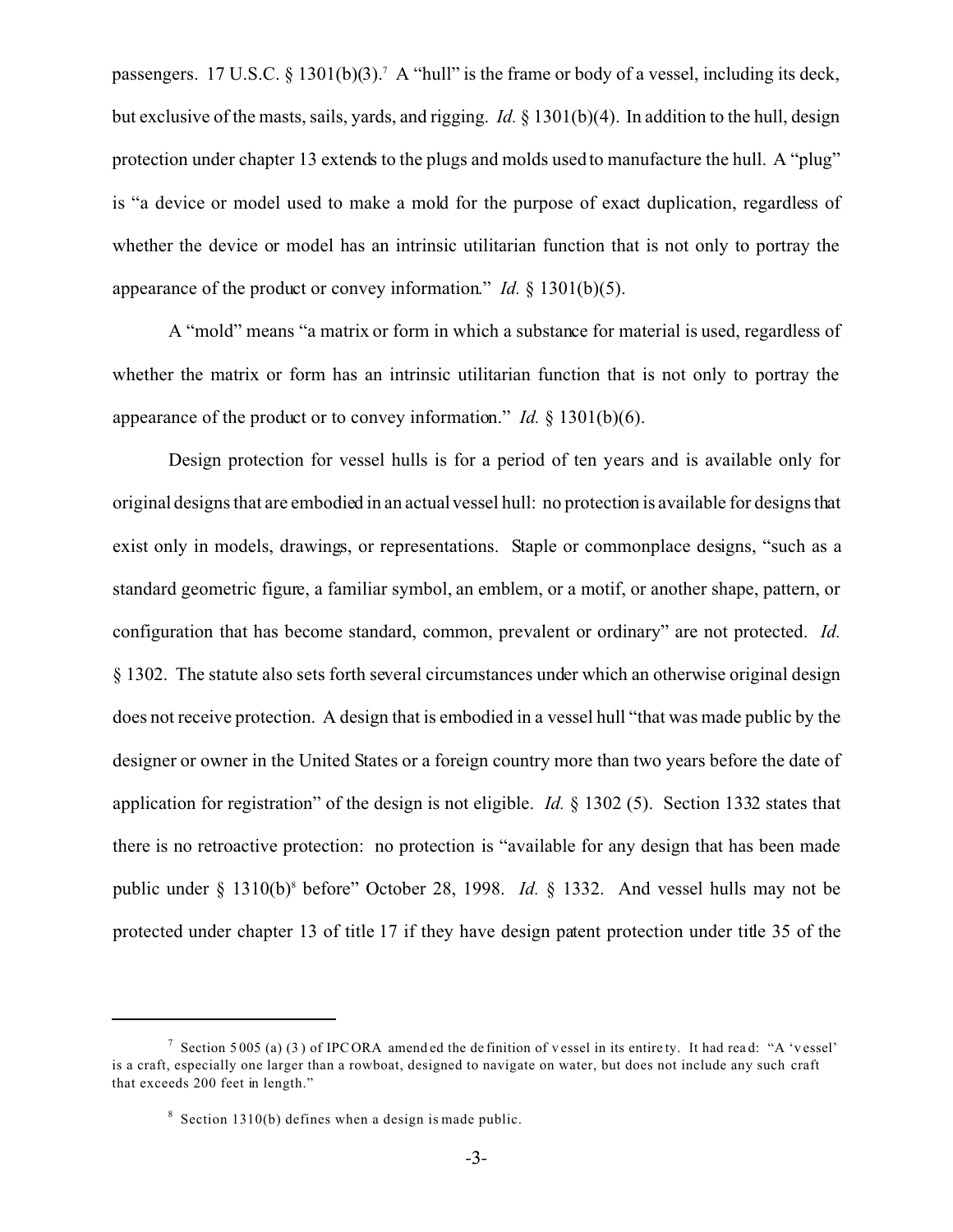United States Code. *See id.* § 1329. As a result, vessel hulls protected under chapter 13 lose that protection if they acquire U.S. design patent protection.

Unlike copyright law, where protection arises at the moment of creation, an original vessel hull design is not protected under chapter 13 until it is made public or the registration of the design with the Copyright Office is published, whichever date is earlier. Once a design is made public, an application for registration must be made no later than two years from the date on which the design was made public. Making a design public is defined as publicly exhibiting it, distributing it or offering it for sale (or selling it) to the public with the design owner's consent. *Id.* § 1310(b). Only the owner of a design may make an application for registration. *Id.* § 1310(c).

Once an application for registration is received by the Copyright Office, it is evaluated for completeness and sufficiency under the provisions set forth in chapter 13. If the Office refuses to register a design, the applicant may seek reconsideration by filing a written request within three months of the refusal. *Id.* § 1313(b). Should such refusal be upheld, the applicant may seek judicial review of the final refusal. *Id.* § 1321(b). For those applications deemed sufficient, a registration certificate is issued which includes a reproduction of the drawings or other pictorial representations of the design. *Id.* § 1314. Notification that a registration has been made must be published by the Copyright Office, and the effective date of the registration is the date on which publication of it is made. *Id.* §§ 1313(a) and 1315. The Copyright Office publishes registrations by posting them on the Copyright Office web site.

Any person who believes that he or she will be damaged by a registration made by the Office under chapter 13 "may upon payment of the prescribed fee, apply to the Administrator at any time to cancel the registration on the ground that the design is not subject to protection under this chapter,

-4-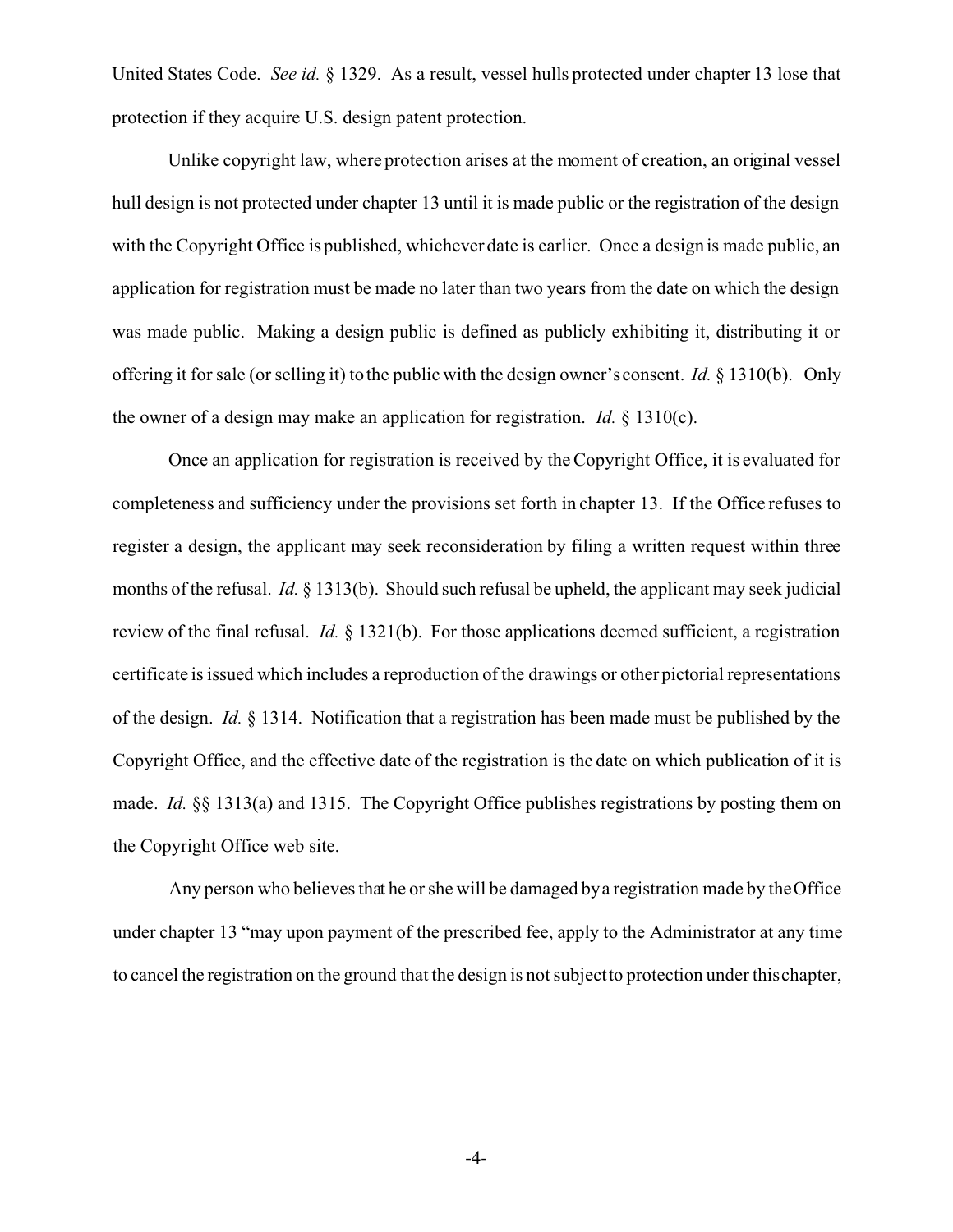stating the reasons for the request." *Id.* § 1313(c). The statute authorizes the Register to establish regulations<sup>9</sup> setting forth the procedures to be followed in a cancellation proceeding. *Id*.

Protected designs that are made public must bear a proper design notice. *Id.* § 1306. Unlike notice of copyright, which is permissive, notice on a vessel hull design is mandatory. The design notice must state that the design is protected and contain the year in which the protection first commenced along "with the name of the owner [of the design], an abbreviation by which the name can be recognized, or a generally accepted alternative designation of the owner." *Id.* § 1306(a)(1). A distinctive identification of the owner may be substituted for the actual name, provided that the distinctive identification has been previously recorded with the Copyright Office. Once a design has been registered, use of the registration number in place of the date of protection and name of the owner on the design notice is sufficient. *Id.* § 1306(a)(2). A design notice must be affixed to a location on the vessel so as to give "reasonable notice" that the vessel contains a protected design. *Id.* § 1306(b).

The owner of a design is entitled to institute an action for infringement of his or her design provided that he or she has first obtained a registration certificate from the Copyright Office. *Id.*  $\S 1321(a)$ . An infringement suit may be brought in Federal<sup>10</sup> court or all of any part of a dispute may be settled by arbitration if the parties to an infringement dispute agree. *Id.* § 1321(d). Remedies available for design infringement include damages, the infringer's profits, attorney's fees, injunctive relief and seizure and forfeiture of the infringing goods. *Id*. §§ 1321-1324. Chapter 13 also sets forth penalties for anyone who brings an infringement action knowing that the registration of the design was obtained through false or fraudulent representation, who knowingly makes a false

<sup>9</sup> The O ffice has n ot yet ado pted regu lations un der its autho rity to establish regulation s in this area. *See* 17 U.S.C. §§ 1313, 1317.

<sup>10</sup> *See* 28 U.S.C. § 1338.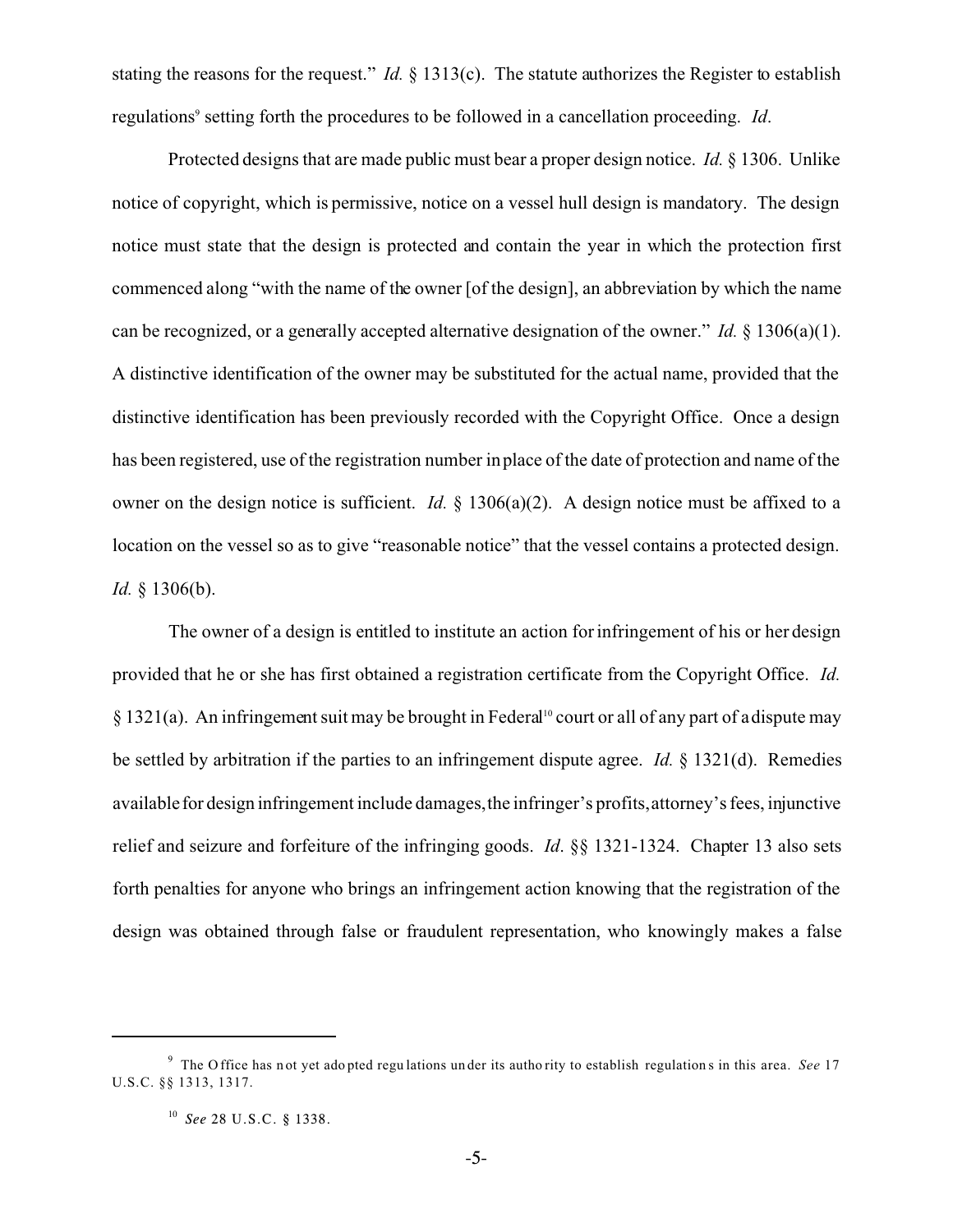representation in order to obtain a registration, or who knowingly applies a design notice to an unprotected vessel hull design. *Id.* §§ 1325-1327.

## **C. REGULATORY STRUCTURE**

On July 7, 1999, following a meeting with interested parties, the Copyright Office issued interim regulations with a request for comments in order to implement the registration process for vessel hull designs. The Office stated this was necessary because of the then pending report to Congress, $\frac{11}{11}$  the growing number of public inquiries regarding registration, and particularly because the boating industry was preparing its new designs for summer display to dealers and distributors.<sup>12</sup> The interim regulations are still in effect and govern the registration process.<sup>13</sup>

Part 212 of chapter 37 of the Code of Federal Regulations sets forth the regulatory requirements for a registration of a vessel hull design. Form D-VH is the application form for a vessel hull design,<sup>14</sup> and the application fee is currently \$140. A single Form D-VH can cover all designs on a single make or model of a vessel. An application for registration of a single vessel hull design may be filed on a Form D-VH. An applicant may also file an application for registration of multiple designs contained on the same make and model of a vessel hull on a single Form D-VH as long as the applicant includes a separate continuation Form D-VH/CON for each of the related designs. An applicant must submit separate applications, however, in order to register multiple designs which are contained on different makes and models of a vessel. A complete submission includes a completed Form D-VH, the \$140 fee, and the appropriate deposit material identifying the

<sup>&</sup>lt;sup>11</sup> As discussed above, the DMCA required the Register and the Under Secretary to report on the effectiveness of the VHDPA by October 28, 1999, a deadline that was postponed by the IPCORA.

 $12$  64 Fed. Reg. 36,576 (July 7, 1999).

<sup>&</sup>lt;sup>13</sup> The Office received one comment from the NMMA on recordation of distinc tive identification for a design notice and suggested a model for a cancellation proceeding.

<sup>&</sup>lt;sup>14</sup> Form D-VH is available from the Copyright Office and can be downloaded from the Copyright Office web site at http://www .loc.gov/copyrigh t/forms/formdv h.pdf. *See* appendix.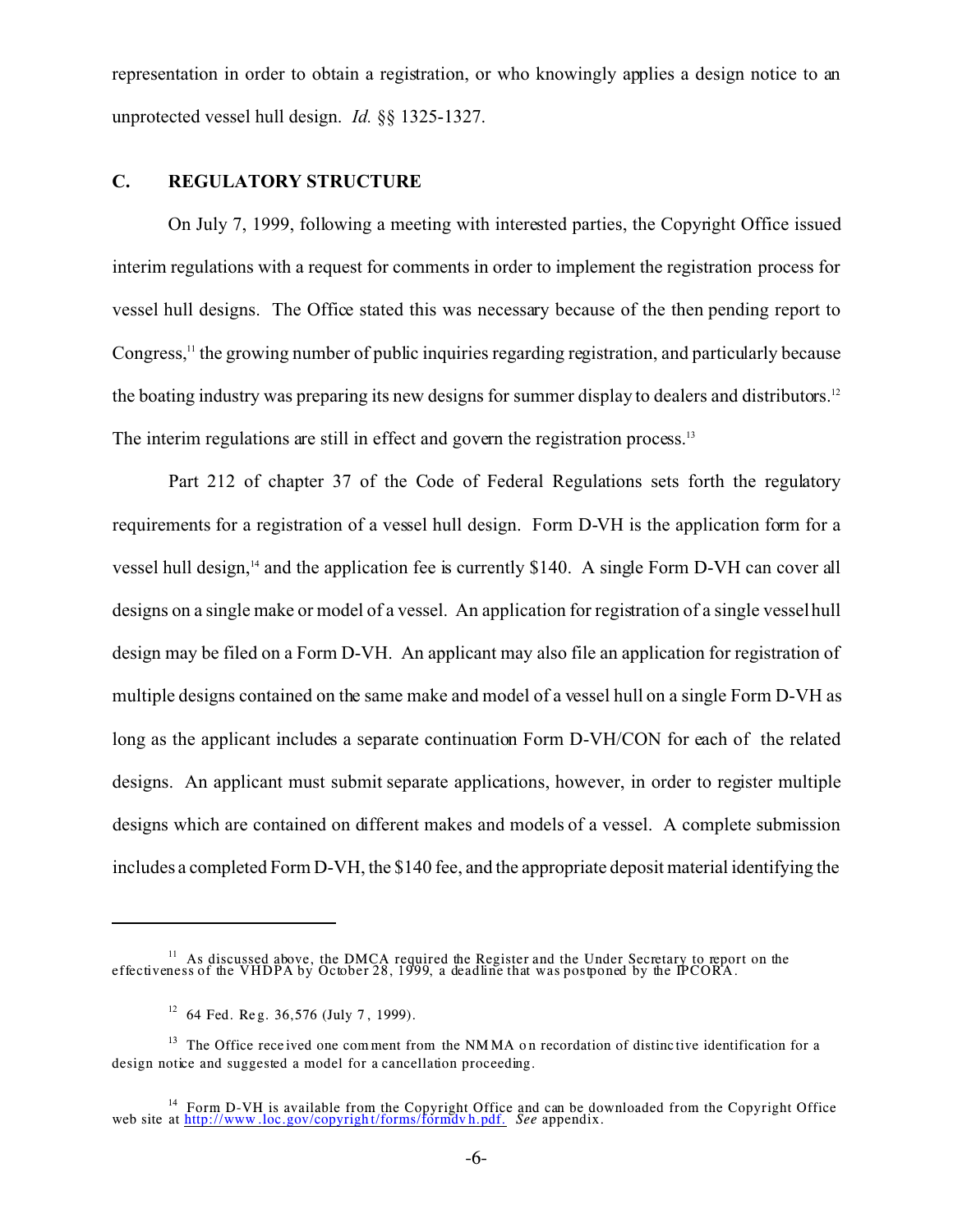claim. The deposit materials may be drawings, photographs, or other pictorial representations of the design. The basic fee includes up to six different views or depictions of the design; to include additional views or depictions requires payment of additional fees.

Section 212.4 of 37 C.F.R. prescribes the elements, affixation, and placement of the design notice required by 17 U.S.C. § 1306. Section 212.4(d) provides a non-exhaustive list of locations where a design notice may be placed on a vessel that would constitute "reasonable notice" that the design is protected. Section 212.5 provides for recordation of a distinctive identification of a vessel hull owner that may be used in a design notice in lieu of the owner's name. And section 212.6 prescribes the conditions for recording transfer of ownership of a design and other documents.

As noted above, the VHDPA provides that the Register of Copyrights may cancel a vessel hull design registration as the result of a cancellation proceeding.<sup>15</sup> On July 8, 1999, the Copyright Office published an advance notice of proposed rule making seeking public comment in order to establish the structure and procedures for cancellation proceedings.16 The Office is evaluating the comments and has not yet proposed regulations.<sup>17</sup>

## **D. THIS REPORT**

In order to gather information for this study, the United States Copyright Office and the United States Patent and Trademark Office (USPTO) jointly published a notice in the *Federal Register* requesting public comment and announcing a public hearing on the VHDPA.<sup>18</sup> That Notice directed interested parties to submit information relevant to the criteria Congress identified in its request for the study. It also noted "[W]e are particularly interested in receiving information as to

<sup>&</sup>lt;sup>15</sup> The statute also states that a court has the power to order cancellation. 17 U.S.C. § 1324

 $16$  64 Fed. Reg. 36,829 (July 8, 1999).

<sup>&</sup>lt;sup>17</sup> The Office received one application for a cancellation proceeding; however, it was asked to stay the proceeding pending the outcome of litigation. *See infra*.

 $18$  68 Fed. Reg. 7350 (Feb ruary 13, 2003).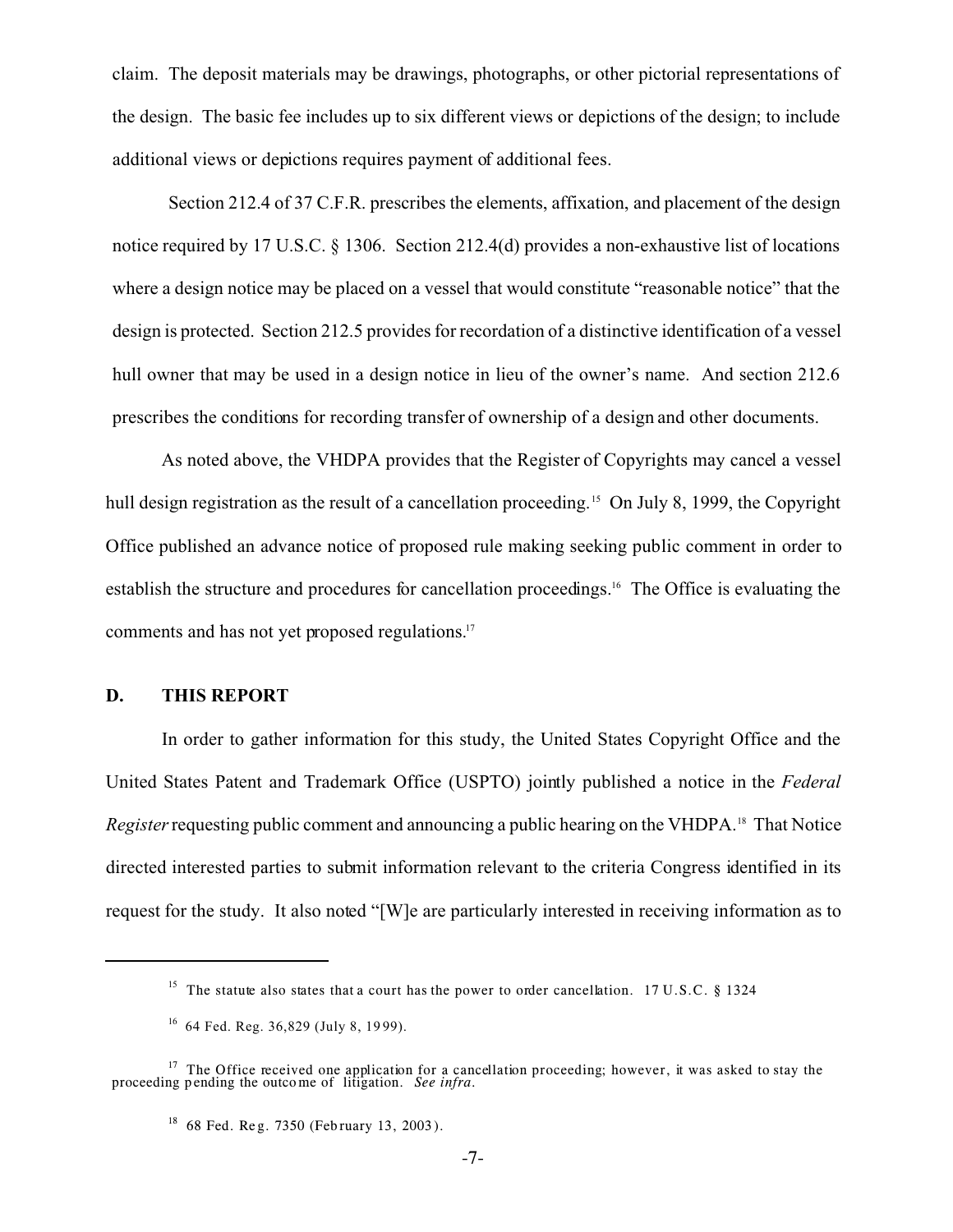how the VHDPA has stimulated the creation of new vessel hull designs, and what effect, if any, protection for designs has had on the price of watercraft." *Id.* at 7351. Written initial comments were submitted by the following companies and individuals: the National Marine Manufacturers Association (NMMA); Dynasty Boats; Stratos Boats; Champion Boats; Grady White Boats; Crestliner; Zodiac of North America, Inc.; Lowe Boats; Challenger Power Boats; Maverick Boat Company; Sea Ray Boat Group; Pacific Marine/Navatek; Professor J. Curtis Edmondson; Professor William T. Fryer; and Paul Pollinger. Only one reply comment was received by the Office, which was from NMMA.

On March 27, 2003, a public hearing was held at the United States Copyright Office to obtain information for this study. Representatives of the Copyright Office and the USPTO received testimony from and questioned a panel of witnesses from the boating industry and academia. Witnesses on the panel were: Randy Hopper, President of Ranger Boats; Keith Carpenter, legal counsel for Genmar Holdings, Inc.; Monita Fontaine, Vice President of Government Affairs for NMMA; Professor William T. Fryer of the University of Baltimore School of Law; David Marlow, Director of Product Integrity, Sea Ray Boat Group; and Jeff Going, Regional Sales Manager, Zodiac of North America, Inc. The witnesses presented testimony on the factors set forth in section 504(b) of the DMCA and answered questions regarding the vessel hull design registration system. Their testimony, along with the testimony submitted in the written comments, is presented and discussed below in Part II of this report and undergirds the conclusions reached in Part III.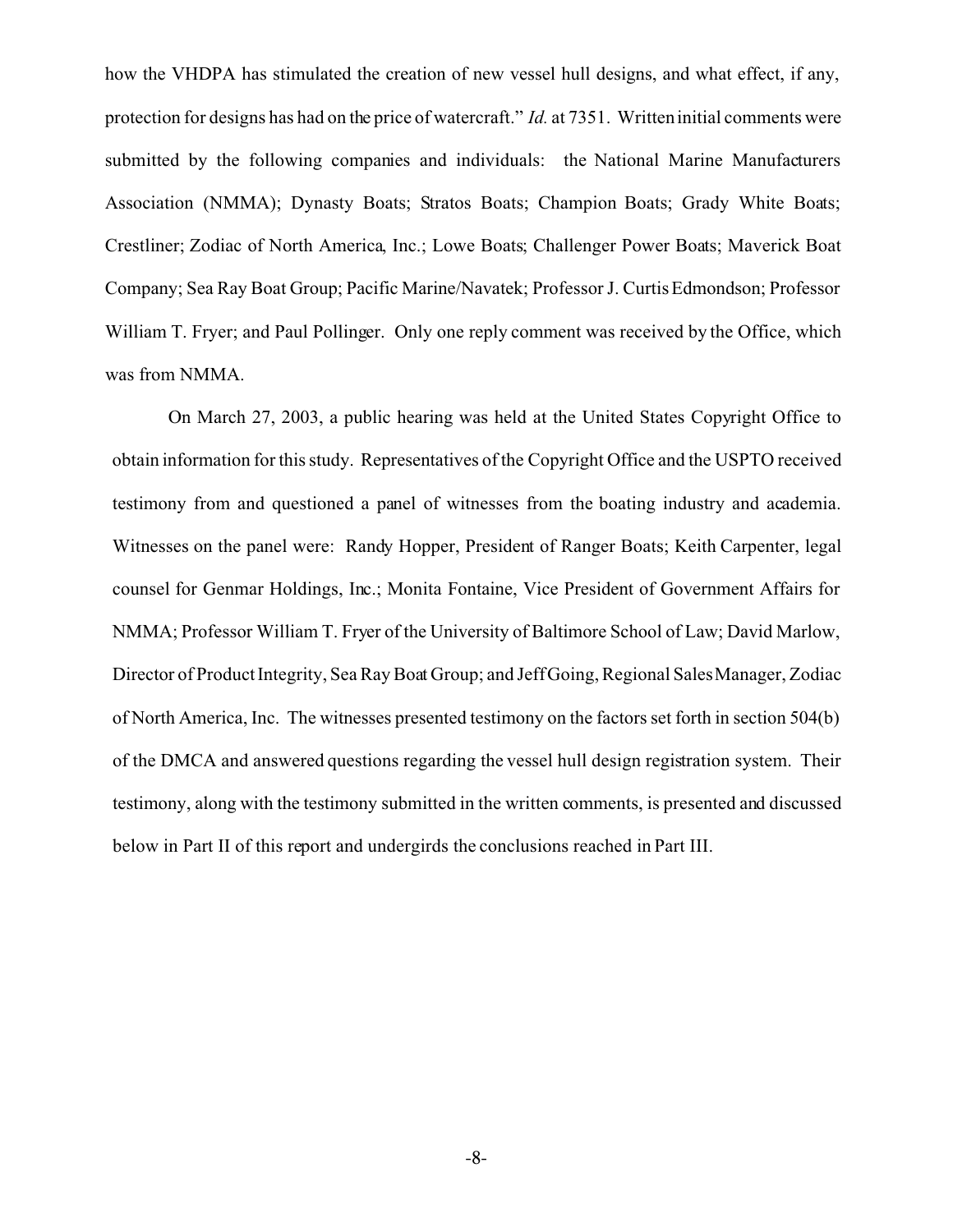#### **PART TWO: REPORT AND DISCUSSION**

As discussed in Part One, section 504(b) of the DMCA sets forth the criteria for the analysis

in this study. The following must be addressed:

1) the extent to which the amendments made by [the VHDPA have] been effective in suppressing infringement of the design of vessel hulls;

2) the extent to which the registration provided for in chapter 13 of title 17, United States Code, as added by [the VHDPA], has been utilized;

3) the extent to which the creation of new designs of vessel hulls [has] been encouraged by the amendments made by [the VHDPA];

4) the effect, if any, of the amendments made by [the VHDPA] on the price of vessels with hulls protected under such amendments; and

5) such other considerations as the Register and the [Under Secretary] may deem relevant to accomplish the purposes of the evaluation conducted....<sup>19</sup>

We now turn to a discussion of these factors.

#### **A. SUPPRESSION OF INFRINGEMENT**

The evidence to date that the VHDPA has been effective in suppressing infringements of protected vessel hull designs is scant and anecdotal. There appears to be only one lawsuit which has been brought under the VHDPA, which is *Blazer Boats, Inc. v. Maverick Boat Co., Inc.* Case No. 02-14283 CIV (filed June 17, 2002)(S.D. Fla). In that case, Blazer Boats alleges that Maverick Boats' Pathfinder 2200 infringed the design of its 2220 Blazer Bay boat. Maverick has countersued for infringement.

Three of the commenters assert that it is too early to tell whether the VHDPA is effective in suppressing infringement since there is no dispute that has yet resulted in a court decision.<sup>20</sup>

<sup>&</sup>lt;sup>19</sup> Section 504(b) of the DMCA, Pub. L. No. 105-304, 112 Stat. 2860, 2905.

<sup>&</sup>lt;sup>20</sup> Comments of Dynasty Boats, Inc. at 1; Comments of Zodiac of North America, Inc.; Comments of Sea Ray Boats, Inc. at 1.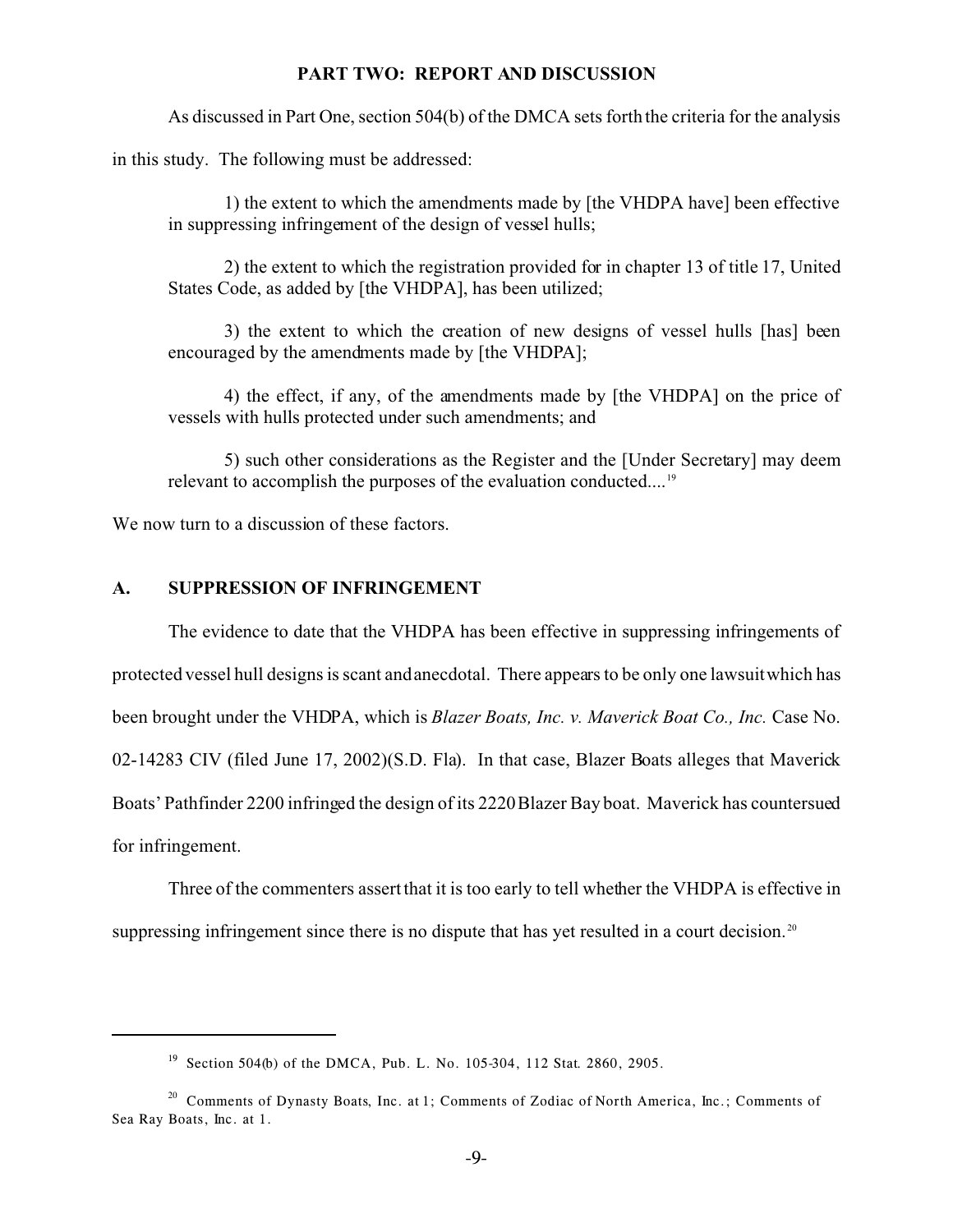There may have been private settlements of disputes. At the March 27, 2003, hearing, Keith Carpenter of Genmar Holdings, Inc., parent company of a number of boat manufacturers in the United States, stated that Genmar has issued a number of "cease and desist" letters under the VHDPA to other boat manufacturers and that the results have been satisfactory to Genmar. Staff of the Copyright Office have also received inquiries from boat manufacturers seeking to register their designs for the purpose of stopping infringement. While registrations have been made, the results of efforts to prevent infringement are unknown.

### **B. UTILIZATION OF THE REGISTRATION PROCESS**

On July 29, 1999, the Copyright Office made the first vessel hull design registration at a ceremony recognizing the event. From that day until October 15, 2003, the Copyright Office had made 156 registrations and published them on its web site. Another six claims have been filed by applicants and are in-process pending clarification of certain matters related to those claims. The Copyright Office has refused to issue registrations in eight cases for a variety of reasons including: because the design was made public before the effective date of the Act, the design had been published more than two years before the application was filed, or the claimed design feature was otherwise not eligible for protection under the Act.

Both individuals and companies have made registrations. The companies include some of the most successful vessel craft manufacturers and distributors in their respective marketplaces. Their registered vessel hull designs vary, but primarily consist of designs of leisure and fishing craft. Although the VHDPA extends protection to both a craft's hull and deck, *see* discussion *infra*, applicants most often described the most salient feature of their original, distinctive design as some feature of a hull.

When compared with the number of copyright registrations made since 1999, the number of vessel hull registrations is small. The utilization of the vessel hull registration system could be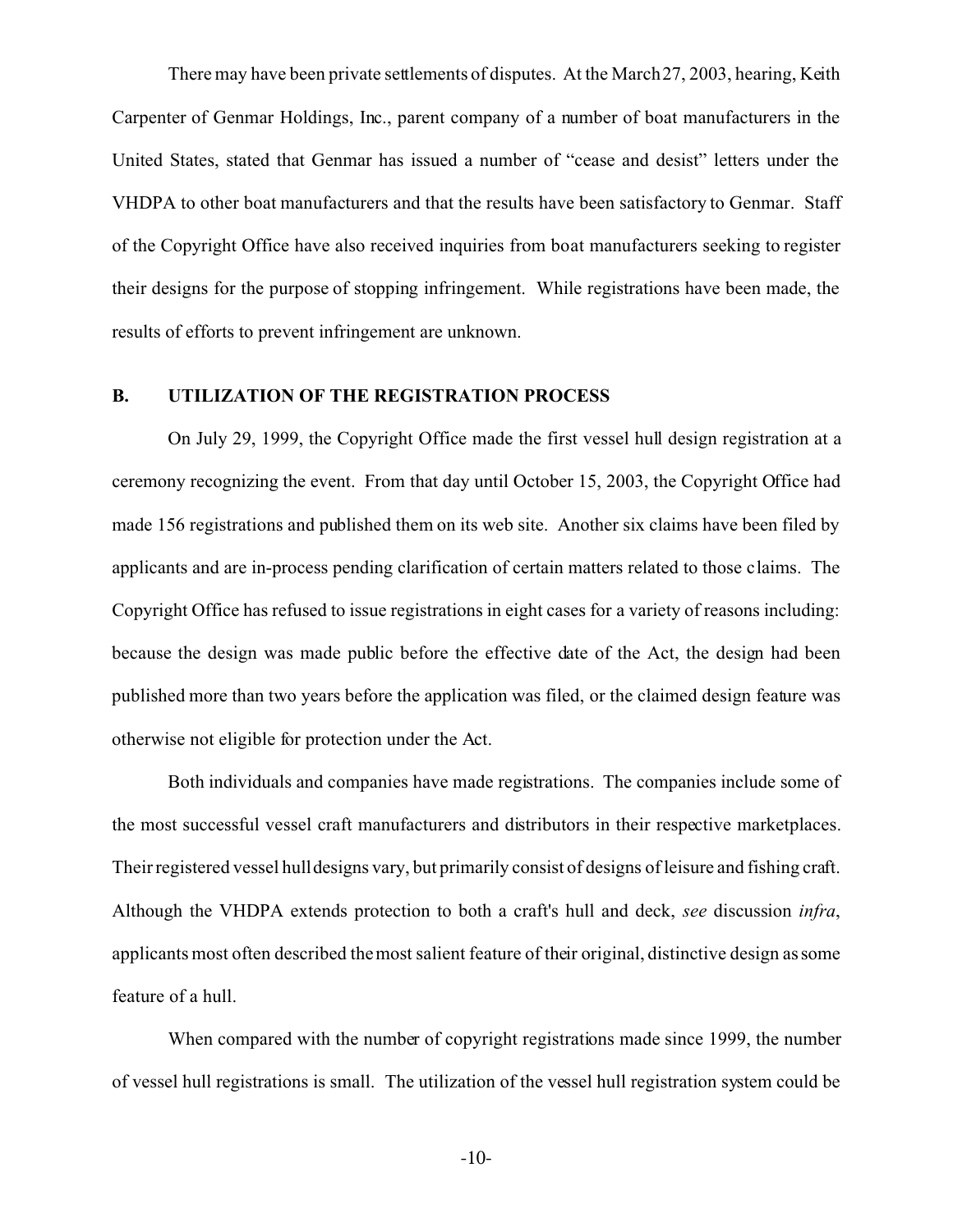determined best by identifying the total number of new eligible designs released to the public since 1999, and then comparing that number with the total number of registrations, currently 156. No one provided the total number of new designs. It is doubtful that such data is even maintained; however, even if it were available and had been provided, not all "new" designs would qualify for protection under the VHDPA.

Comments offer some suggestions as to why there have not been more registrations. Several commenters noted either in their written comments or at the hearing that many in the marine industry are not aware of the VHDPA and, therefore, do not register their designs.<sup>21</sup> Ms. Fontaine of the NMMA identifies another reason that some manufacturers might still be hesitant to register. She notes that at first manufacturers were hesitant to register because they fear that publication of designs "would only encourage copying by unscrupulous competitors." She states that there was increasing confidence in the registration process but feared that publication of the complete drawings or photographs on the Office's official web site would lead to copying by foreign manufacturers and "will have a chilling effect on the desire of manufacturers to seek protection through the VHDPA."<sup>22</sup>

## **C. ENCOURAGEMENT OF NEW DESIGNS**

Several of the parties submitting comments pursuant to the February 13, 2003, *Federal Register* notice assert that the VHDPA has encouraged them to create new designs for vessel hulls. J. J. Marie, President of Zodiac of North America, Inc., states that "the existence of this legislation clearly pushes our engineers and designers to create innovative and different products, which is evidenced by the designs we have registered, with far more on the drawing board. Were it not for

<sup>21</sup> *See e.g,.* Comm ents 8 (Professor W illiam T. Fryer) at 3; Comme nts 13 (Mav erick Boats) at 3-4. *See also* Reply Comments (Ms. Monica Fontaine) for NMMA.

<sup>22</sup> Comm ents 11 (Fontaine for NMM A) at 2-3. *See also* Reply Comments of the NMMA at 2.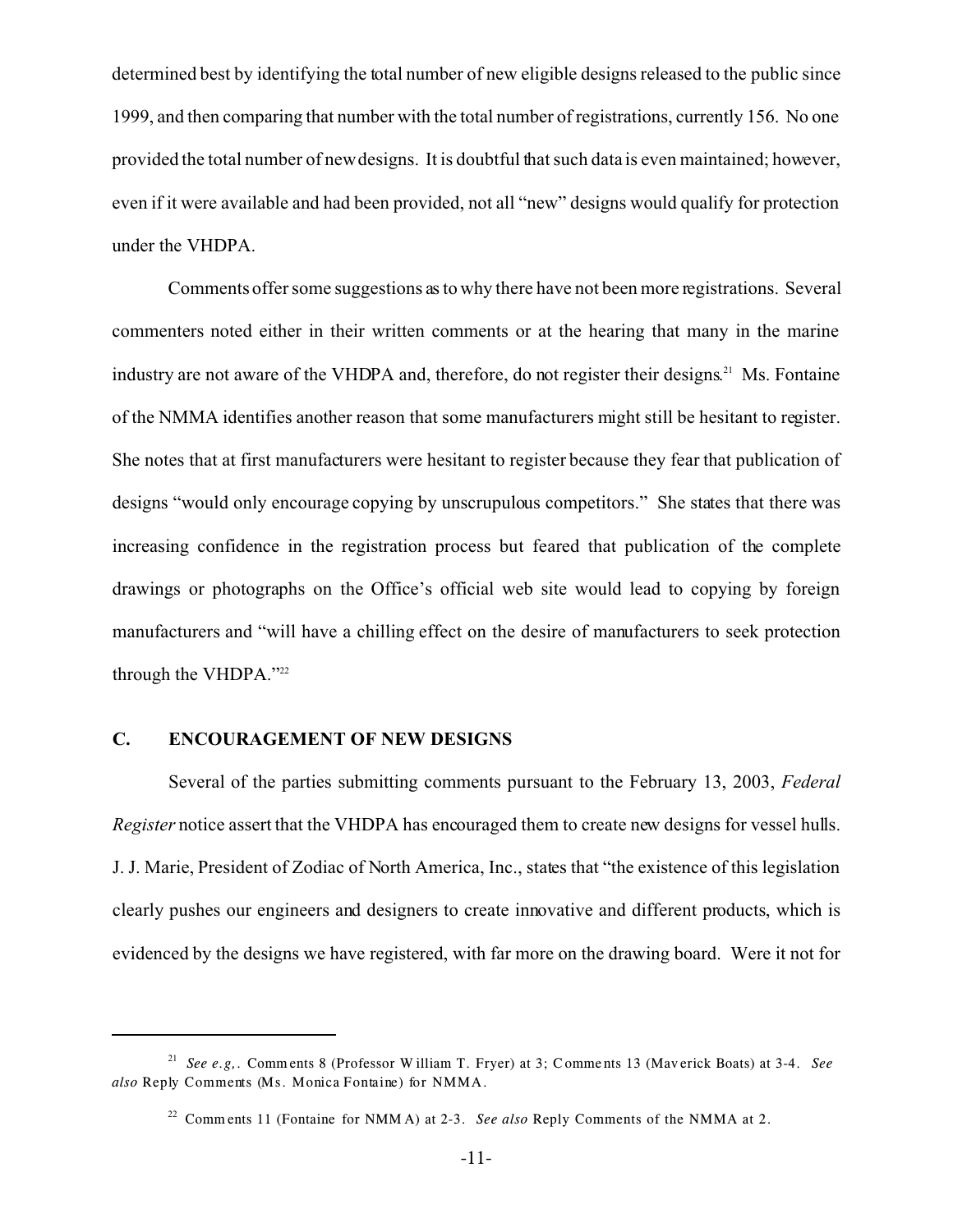the VHDPA, the incentive for innovation would clearly be diminished."23 Michael Schmicker, Vice President, Business Development, for Pacific Marine/Navatek, asserts that the VHDPA "has encouraged us to consider developing more proprietary hull designs, based on the knowledge that the VHDPA will protect our work in this area. It's working."<sup>24</sup>

Ralph Yarborough, Vice President and General Manager of Dynasty Boats, Inc., agrees that the VHDPA encourages the creation of new designs,<sup>25</sup> and Paul Pollinger asserts that "I can say for sure that without the Act, I would not have advanced the time and money to present [my most recent design] in a formal way."<sup>26</sup> The NMMA also agrees that the VHDPA has encouraged creativity.<sup>27</sup>

David Neese, Vice President of Engineering for Grady White Boats, states that the VHDPA has not had an impact on its "already strong desire to create new and exciting products for our customers."28 David Marlow, the Director of Product Integrity for Sea Ray Boats, Inc., asserts that the incentive to create engendered by the VHDPA is minimal, principally because it is too early to tell whether the Act will be effective in suppressing infringement.<sup>29</sup>

When questioned about the creativity incentive of the VHDPA, the witnesses appearing at the hearing on March 27, 2003, agreed that the Act did promote the creation of new designs, but could not provide any specific examples of designs that would not have been created and introduced to the public but for the protection of the Act. They were specifically asked to provide any such information during the reply stage, but none was proffered. **D. EFFECT OF VHDPA ON PRICE OF PROTECTED VESSELS**

- <sup>25</sup> Comments 3 (Dynasty Boats, Inc.) at 1.
- <sup>26</sup> Comments 2 (Paul Pollinger & Co.) at 2.
- 27 *Id.* Note 15 at 1. *See also* comment 11 (Prof. Fryer) at 5-6.

 $28$  Comments 6 (David Neese, Vice President of Engineering, Grady White Boats) at 2.

<sup>29</sup> Comments 14 (Sea R ay Boats, Inc.) at 1.

<sup>23</sup> Comments 9 (Zodiac of North America, Inc.) at 1.

<sup>24</sup> Comm ents 15 (Pacific Marine/Navatek).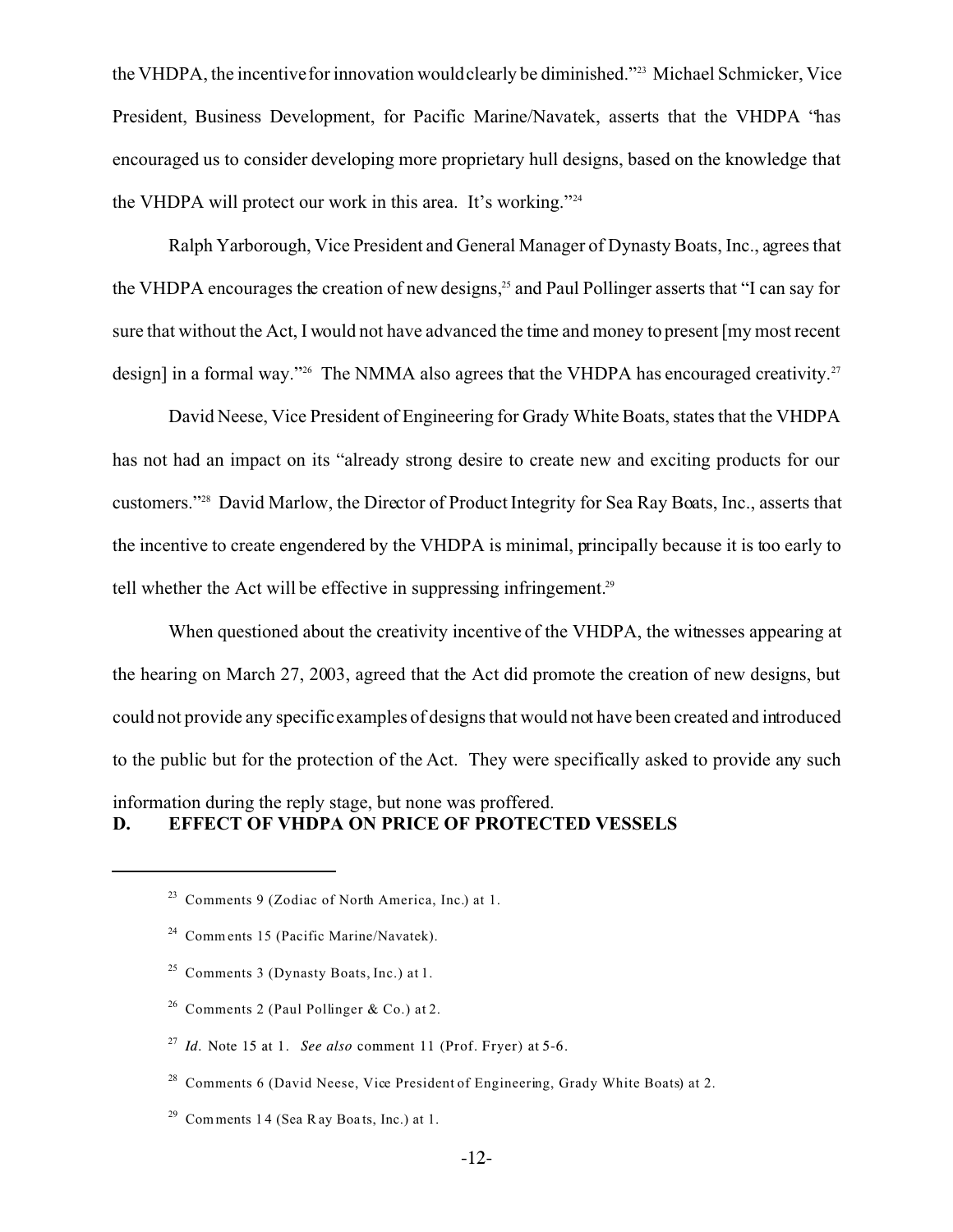The fourth element for consideration established by section 504 of the DMCA sought information on the effect, if any, of the VHDPA on the price of vessels with hulls protected under the law.

Unfortunately, few commentators addressed this element and none provided data that would enable a comparison of prices for protected designs and unprotected designs. While several industry witnesses expressed the view that such a question was premature,<sup>30</sup> one commentator ventured a bit more conclusively, suggesting that "The VHDPA has little effect on the price of [our] product or the cost of [our] product design, nor does it have an impact on our already strong desire to create new and exciting products for [our] customers."<sup>31</sup> Those at the hearing were asked if they had any information that addressed this point. They were also strongly encouraged to supply such information or to indicate at what point such information might be available in the reply stage. Again no information was provided. Accordingly, this study cannot provide any findings on the effect, if any, of the VHDPA on the price of protected vessel hulls.

### **E. OTHER ISSUES**

Several questions not addressed by the first four factors set forth in section 504(b) of the DMCA were raised in the hearing. The first concerns the operational effectiveness of the registration system: Should the Copyright Office change the way it administers the registration system? Second is the term of protection afforded by the VHDPA. Should it be expanded or

<sup>&</sup>lt;sup>30</sup> See e.g., Comments 3 (Roger Yarborough, Vice President and General Manager, Dynasty Boats, Inc.), at 1, in which the w riter states, "Regarding the effect, if any, of the Act on the price of vessels with hulls protected under the Act, again we feel that it is too early to tell."

<sup>&</sup>lt;sup>31</sup> Comments 6 (David Neese, Vice President of Engineering, Grady White Boats) at 2.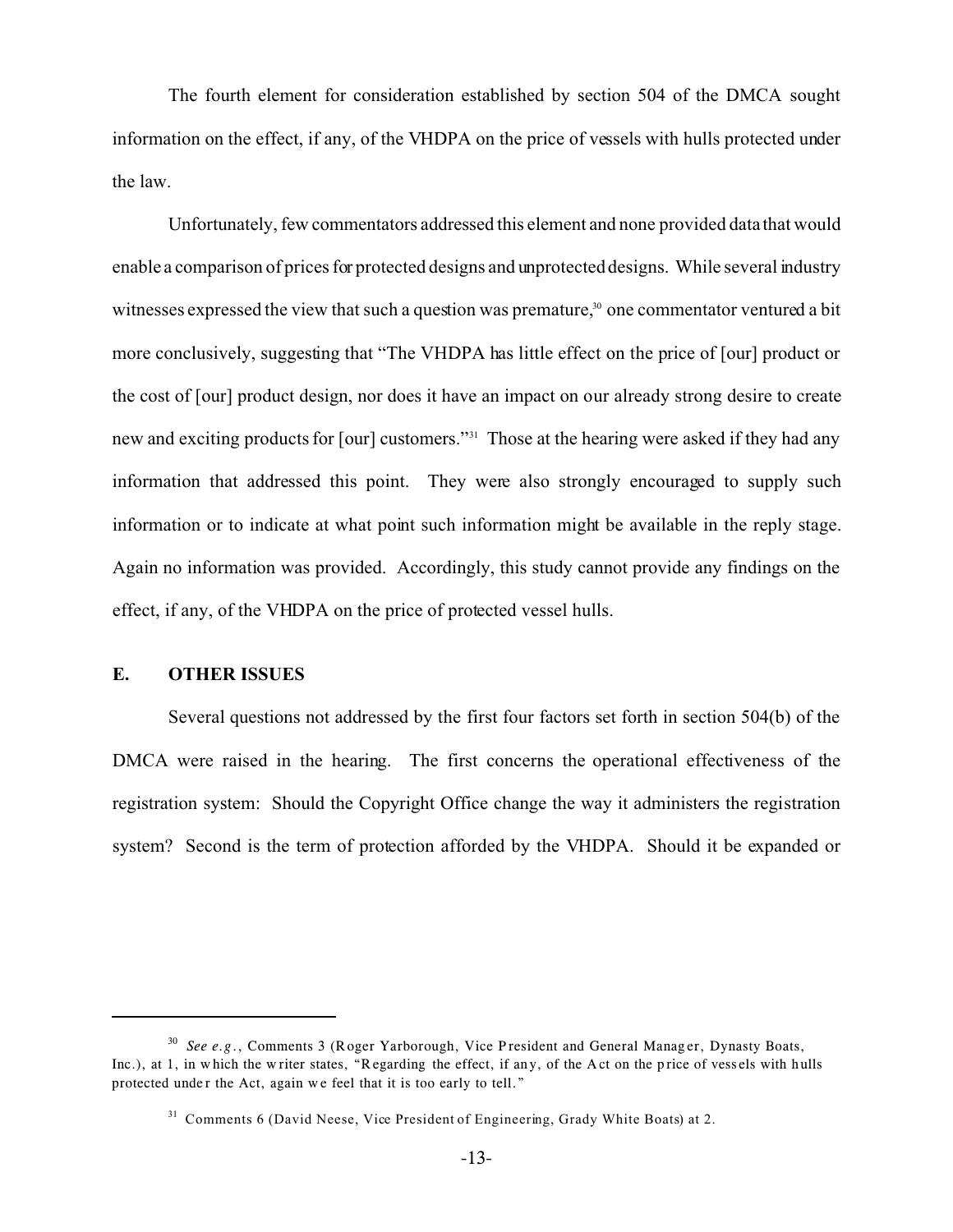altered? Third is the publication of registrations on the Internet, including the deposited materials that depict the vessel hull designs.<sup>32</sup>

#### 1. The Registration of an Original Vessel Hull.

Two issues arose during the public comment and hearing process regarding the registration system. First is the amount of detail and specificity that must be included to warrant a registration. Must highly detailed drawings or pictorial representations of a design be submitted for the deposit, or is a general description and depiction of the design sufficient? What effect does detailed design depiction have on the usefulness of the registration system? Second is the matter of the scope of protection for an original design vessel hull. Does the statute permit registration of solely the hull and deck of a vessel, or does it include other elements such as seating, consoles, or fixtures as well?

*(a) Deposit Requirements*. Section 212.3 of the Copyright Office regulations, 37 C.F.R., along with the instructions contained on the registration Form D-VH, provides the details for completing a vessel hull design application. The regulations state, "[t]he drawings or photographs submitted should contain a sufficient number of views to make an adequate disclosure of the appearance of the design, i.e. front, rear, right and left sides, top and bottom. While not required, it is suggested that perspective views be submitted to show clearly the appearance and shape of the three dimensional designs." 37 C.F.R. § 212.3(e)(2). And the instructions to Form D-VH state that "[i]t is extremely important that the drawings or photographs that accompany the application reveal all aspects of the design for which protection is claimed." Furthermore, the regulations provide: "The registration extends only to those aspects of the design that are adequately shown in the drawings or photographs." 37 CFR  $\S 212.3(e)(1)$ .

While the regulations and Form D-VH instructions place the burden upon the applicant to identify the design in his or her deposit material submission, they are nonetheless flexible.

 $32$  There w as also an extended conversation at the hearing regarding international protection of vessel hull designs. No conclusions were reached on the extent, if any, to which U.S. designs protected under the VHDPA receive fo reign pro tection under design laws.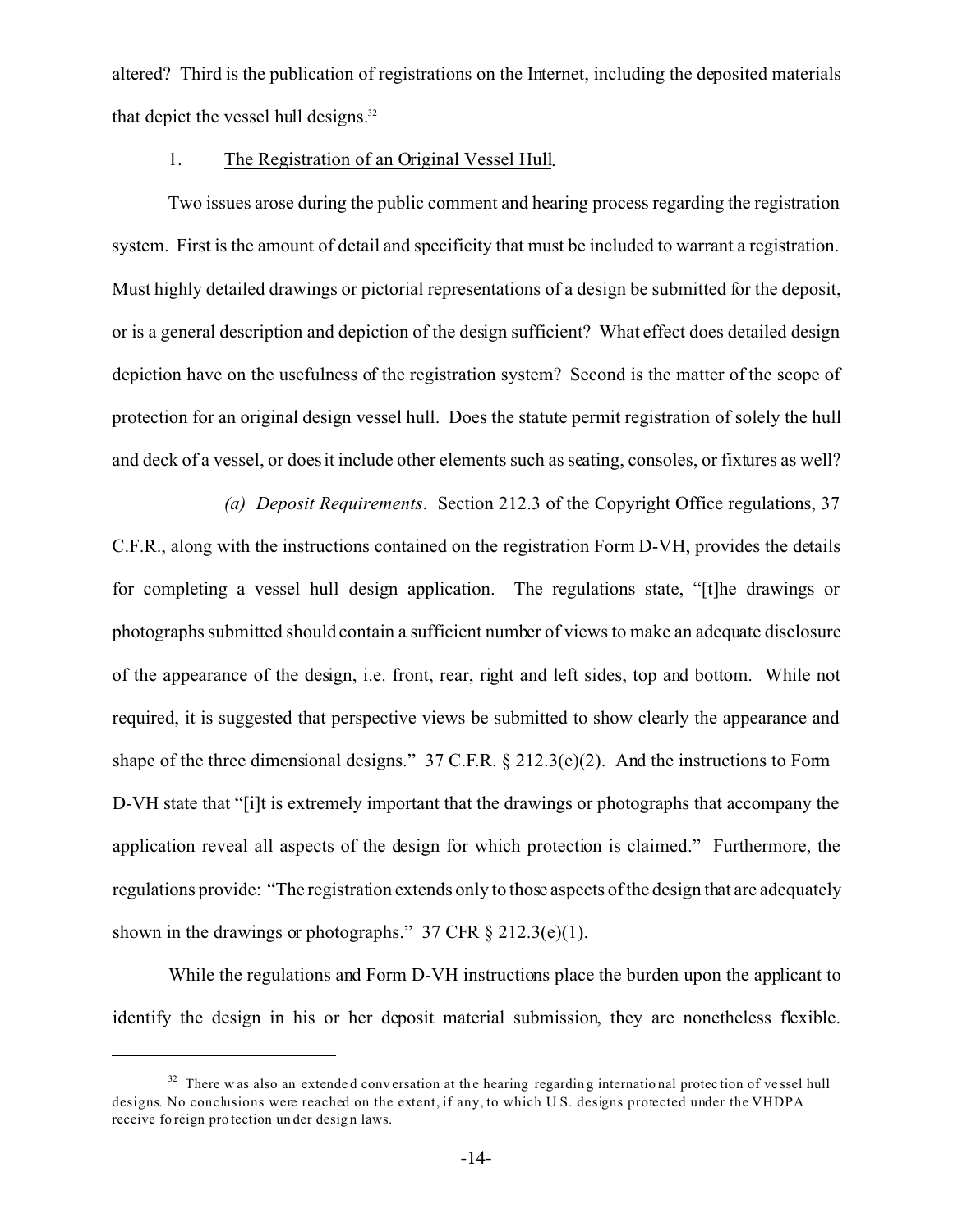Applicants may choose to submit drawings, photographs, or other pictorial depictions of the design. The basic \$140 application fee includes up to six depictions of the design, and additional depictions can be submitted for an extra fee of \$20 per sheet.<sup>33</sup> The regulations do not require engineering drawings or depictions that contain dimensions, and the application form asks for nothing more than a brief description of the salient features of the design.

In its written comments, Grady White Boats submits that the current registration system is too vague and does not provide the public with precise information as to what portions of the vessel depicted in the deposit material contain the protected design or designs.<sup>34</sup> Grady White offers two examples of registrations where the description of the claim is "[o]verall appearance including deck, shape and hull configuration shape." Registration Claim Nos. DVH0112 and DVH0111. One claim, DVH0112, has an artist's style line drawings which does not provide any dimensions to the vessel, while the other claim, DVH0111, provides wide angle photographs of a cruiser style boat that, in Grady White's opinion, does not "show this boat to be anything unique."35 Grady White concludes that the law should "require a much more clear description from the designers of the features and aesthetic values for which protection is sought" so as to avoid "wasted time dealing with frivolous claims throughout the industry."*<sup>36</sup>*

Professor Fryer disagrees that the deposit material must precisely depict the design for which protection is sought. He states that "on-line registration documents show that several applications contain detailed boat drawings. In fact, all that is needed is to file photos that suitably present the design details that will be protected."37 Professor Fryer recommends that the application form be

 $33$  Each sheet can contain no more than two depictions of the design.

<sup>34</sup> Comm ents 6 (Grady W hite Boats) at 1.

<sup>35</sup> *Id*.

<sup>36</sup> *Id.* at 2.

<sup>37</sup> Comments 18 (Professor Fryer) at 3.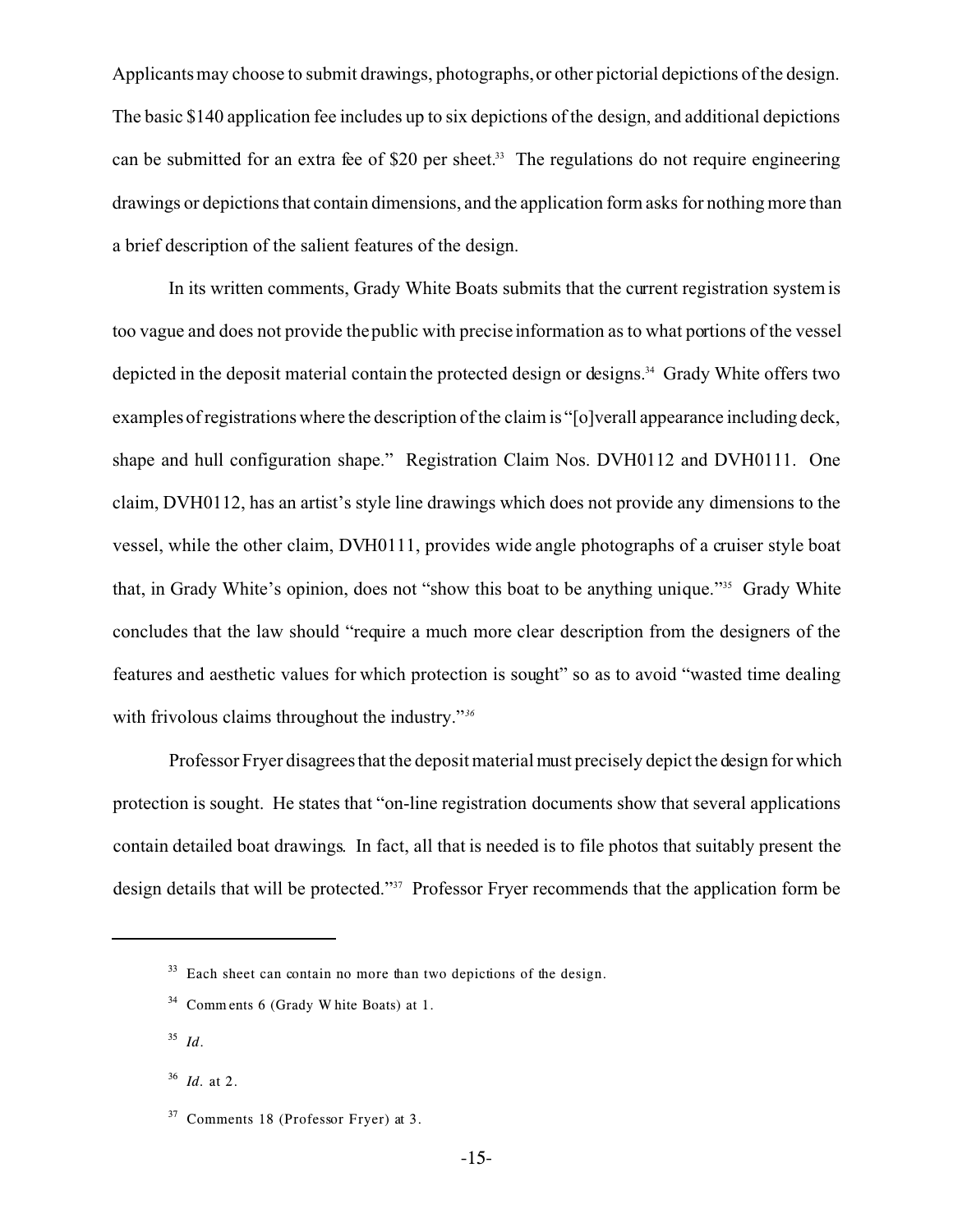revised "to make it clearer that the [private] aspects of the boat do not have to be presented in the application."<sup>38</sup>

At the hearing on March 27, 2003, all of the industry witnesses opposed a requirement for detailed engineering drawings or depictions of protected designs for fear that including such information in the application may make it much easier for others to infringe the designs. Professor Fryer also expressed concern that marine manufacturers would not avail themselves of the registration system if detailed depictions of protected designs are required. Staff of the Copyright Office have heard this sentiment expressed by potential applicants who contacted the Office for information about registration.

*(b) Scope of Protection and Registration Practices*. The second issue is whether the VHDPA covers the various components of a vessel. Section 1301 of the statute provides that design protection can exist for the hull of a vessel "including the deck," and does not include masts, sails, yards and rigging. 17 U.S.C. § 1301(b)(4). Masts, sails, yards and rigging are components typical of a sailboat, but the statute does not speak to other components of most boats, such as seating, compartments, railings, consoles, and cabins.

The approach of the Copyright Office in making registration has been to interpret § 1301 strictly. The Copyright Office will allow an application to refer only to components that are part of the molding of the deck, such as seats, consoles, railings, coverings and cabins.

The Office's practices provoked different responses at the hearing. David Marlow of Sea Ray Boats believes that design protection should extend to certain items beyond the molded deck such as unique seating arrangements and the shape and configuration of consoles and that, therefore, the Office should allow the application to reflect these elements. Keith Carpenter of Genmar Holdings submits that the Office's interpretation is correct and that items added to a deck are not protected and, therefore, should not appear in an application for registration. Mr. Carpenter

<sup>38</sup> *Id*. at 3-4.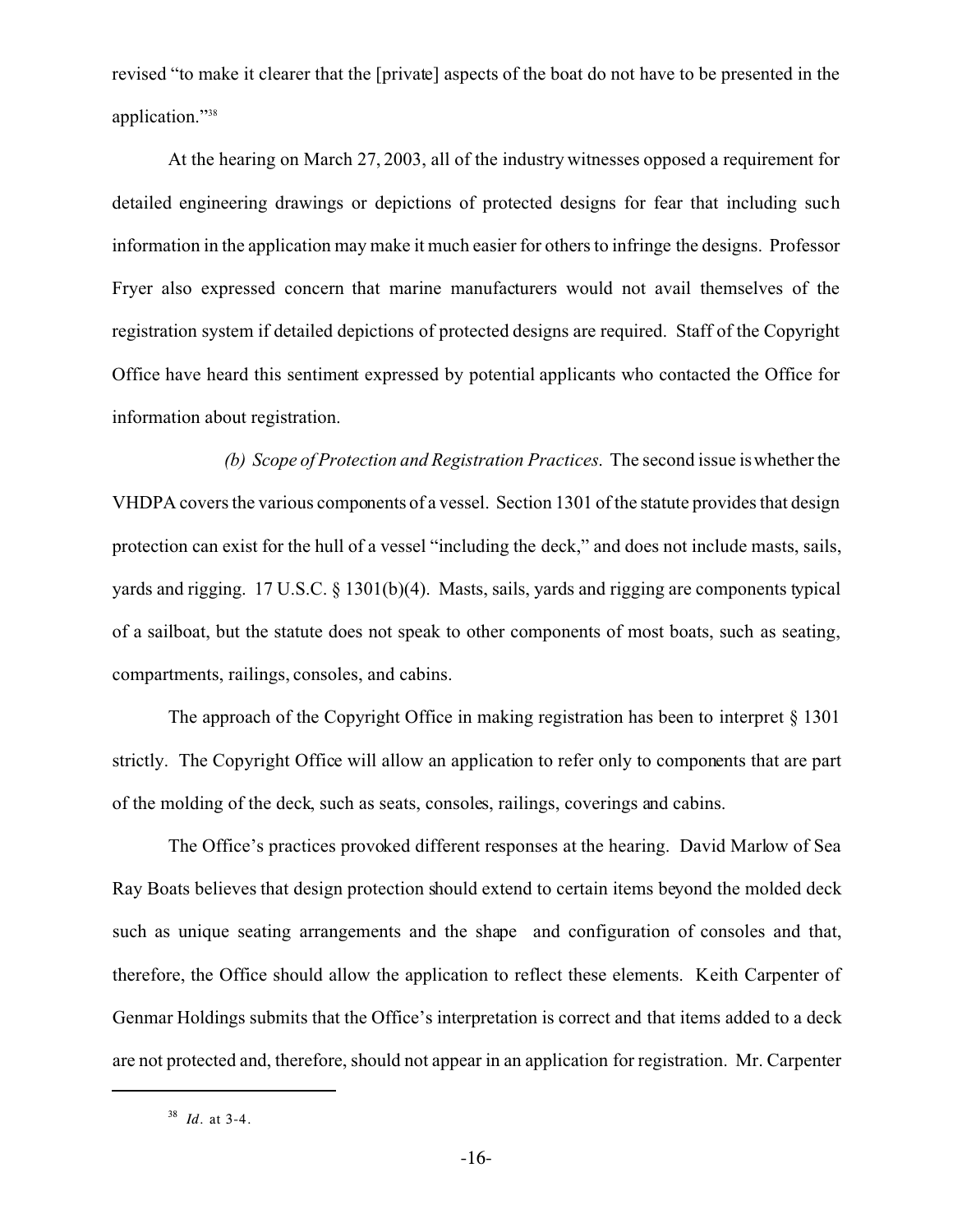expresses a concern that protection of all add-ons would be "a dangerous street to go down" and observes that protection of more than the hull and deck could limit the ways to build a boat. Professor Fryer takes the middle ground, submitting that interpretation of the scope of protection and, therefore, what may appear in an application should be left up to the Copyright Office and that its current interpretation is a reasonable one.

#### 2. Duration of Protection*.*

Section 1305 of the statute provides that design protection lasts for a period of ten years from the date of registration or the date on which the design was first made public, whichever period is earlier.39 In his written comments, Paul Pollinger, who designs container vessels, urges that the term of protection should be extended to 15 years.<sup>40</sup> He submits that a longer period of protection is necessary because of "[h]ow long, arduous, and expensive it is to get an idea for a new kind of hull design to a concept, then to a product, and finally to a vessel operating in the market place."<sup>41</sup> At the hearing, the panelists were asked whether the period was sufficient or excessive. Rather than extending the period of protection, Professor Fryer recommends that the time period in which registration must be made be extended from two years from when the design is first made public to three years.<sup>42</sup> According to Professor Fryer, such an amendment would harmonize the VHDPA in that respect with the new European Union Community Design Regulation, which provides a period of three years' protection against copying without registration.<sup>43</sup> No one expressed the view that the 10-year term is too long.

3. Internet Publication of Designs.

<sup>43</sup> *Id*.

 $39$  Design protec tion runs to the end of the calendar year in which it is due to expire. 17 U.S.C.  $§$  1305(b).

 $40$  Comments 2, at 2.

<sup>41</sup> *Id*.

 $42$  Comments 8, at 4.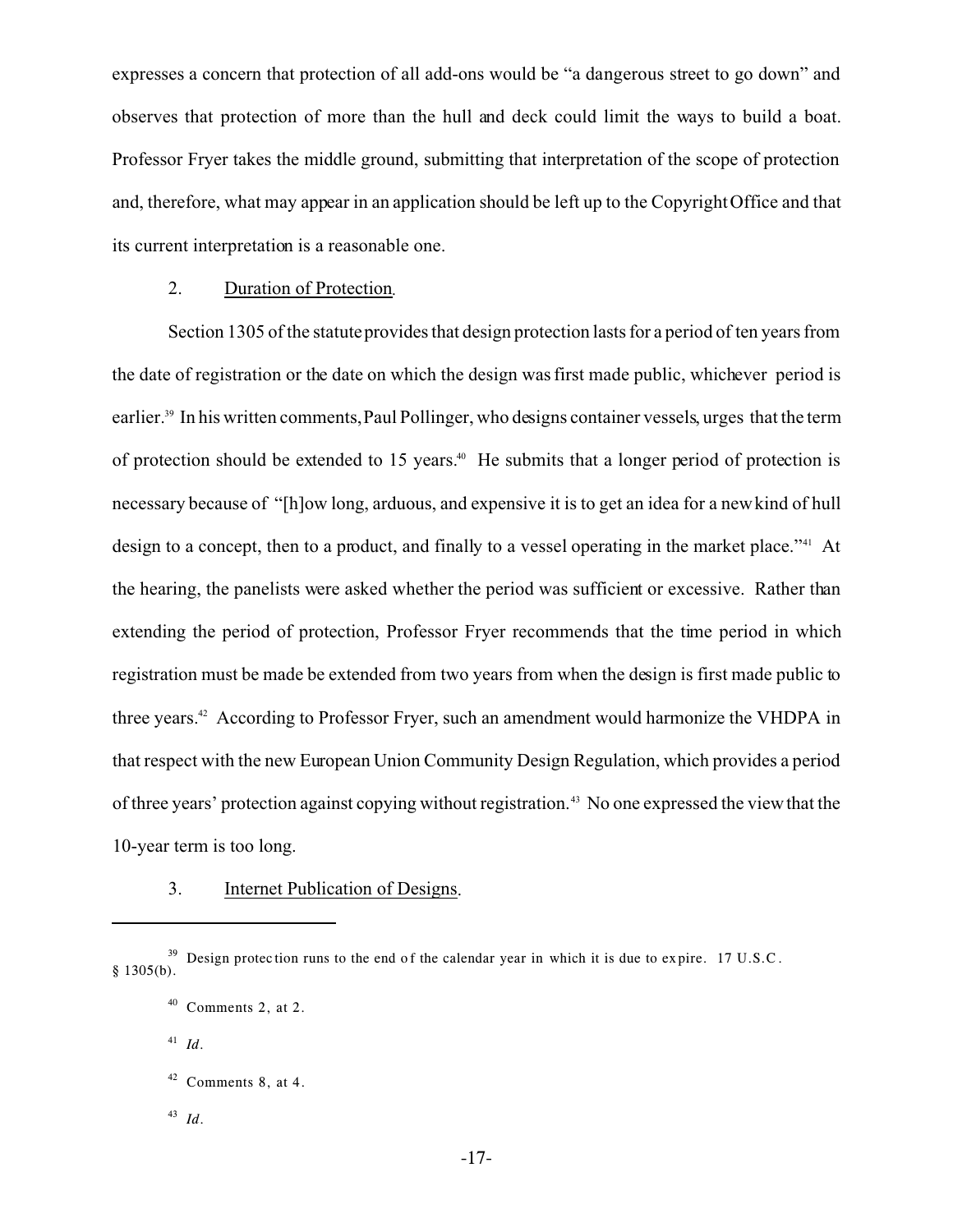In response to the February 13, 2003, *Federal Register* notice, all of the written comments received from industry representatives included statements opposing the Copyright Office's practice of posting registered boat hull designs on the Internet for public access.44 The basis of the objection is that publishing the designs on the Internet makes it easier for someone to copy a design using computer assisted design technology. Those who objected to having the designs on the Internet pointed out that, under 17 U.S.C. § 1315, the law does not mandate that the depictions of the designs be published at all. Section 1315 states:

> The [Register of Copyrights] shall publish lists and indexes of registered designs and cancellations of designs and may also publish the drawings or other pictorial representations of registered designs for sale or other distribution.<sup>45</sup>

Therefore, they argue that, because posting the designs on the Internet could actually make it easier for infringers to steal designs, they should not be made available on the Internet.

Others at the hearing who were not industry representatives expressed a view supporting publication. They noted that it has traditionally been part of the *quid pro quo* of intellectual property protection that, in return for a limited monopoly, the protected work is made available to the public.

A few boat manufacturers who testified at the hearing say that they prefer that the designs not be made public at all. All the boat manufacturers who testified agreed that the requirement discourages registration. They were particularly concerned about publication on the Internet which they assert not only makes it easier to copy the design, but also makes it easier for people in other countries to infringe. They were concerned about the lack of protection for their designs outside the

<sup>&</sup>lt;sup>44</sup> The VHDPA states that registration of a vessel hull design "shall be announced by publication," which the Office does by posting applications that have been registered on the Internet. 17 U.S.C. § 1313(a). As part of announc ing those registrations, the O ffice also publishes on the Internet the identifying m aterial for a registered design that is submitted as part of an application.

<sup>&</sup>lt;sup>45</sup> 17 U.S.C. § 1315(a). (Emphasis added.)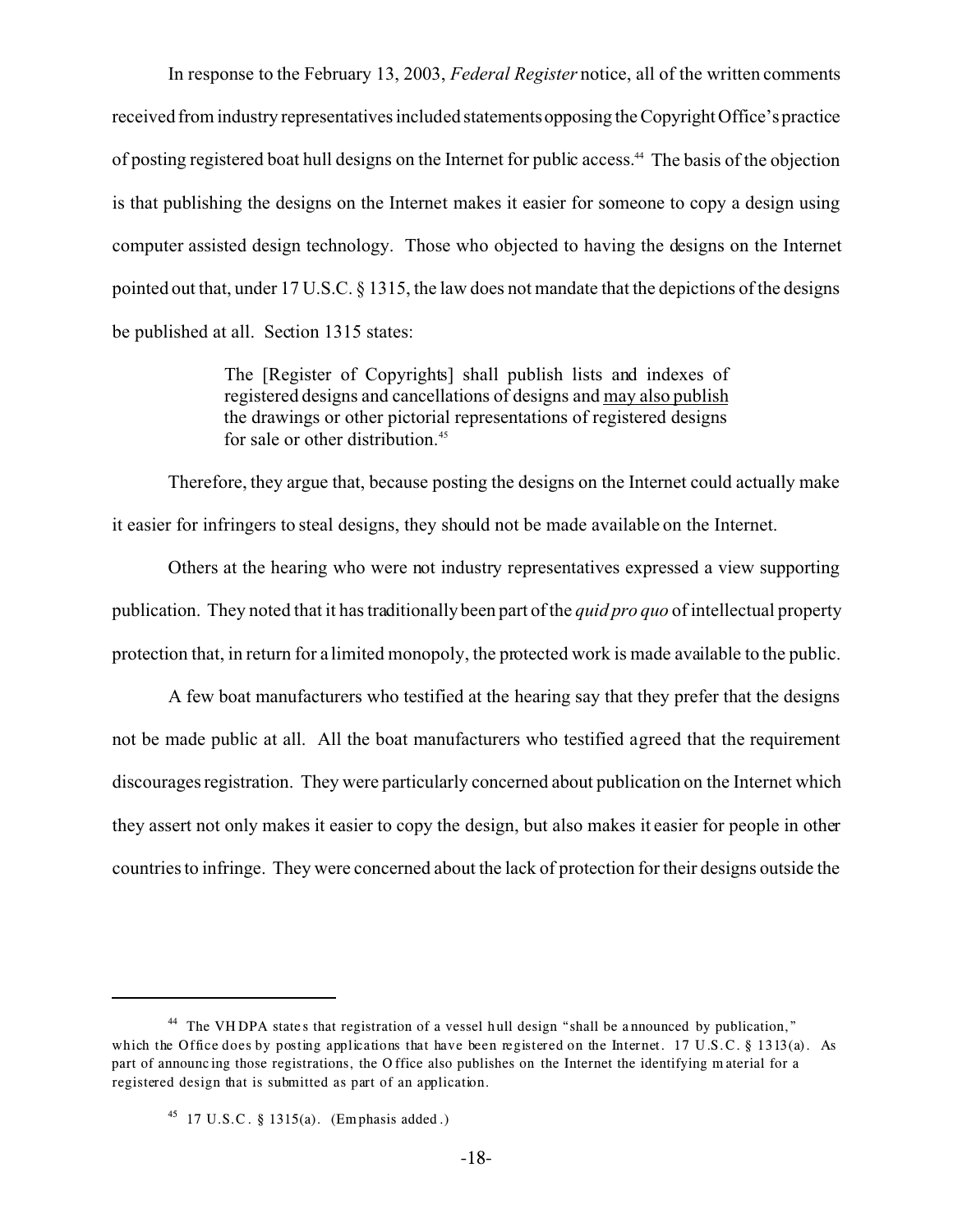United States.<sup>46</sup> David Marlow of Sea Ray Boats admits to filing a registration for an older design that he was not concerned would be infringed in order to test the registration system and see how it works. He states that his company is very wary of registration because of the designs being made public, particularly on the Internet. None of the witnesses knew of any actual situations in which a boat hull design had been infringed because it was posted on the Internet.

Much of the support for enacting the VHDPA was based on the fact that there are strong incentives for pirates to infringe boat designs because of the enormous resources that must be invested in research to develop new designs or innovations. The panel members were interested in knowing whether, considering how much less it costs to steal a design than develop it, removal of the designs from the Copyright Office web site would reduce the likelihood of infringement. As Mr. Marlowe points out, he prefers that someone at least purchase one of his boats and then copy the design rather than simply copy it from the Copyright Office web site.

<sup>&</sup>lt;sup>46</sup> While a complete survey of international industrial design laws that protect vessel hull designs is beyond the scope of this Report, we note that vessel hull designs, although not specifically mentioned in the design laws of most other countries, may indeed be protected by the national laws of many countries.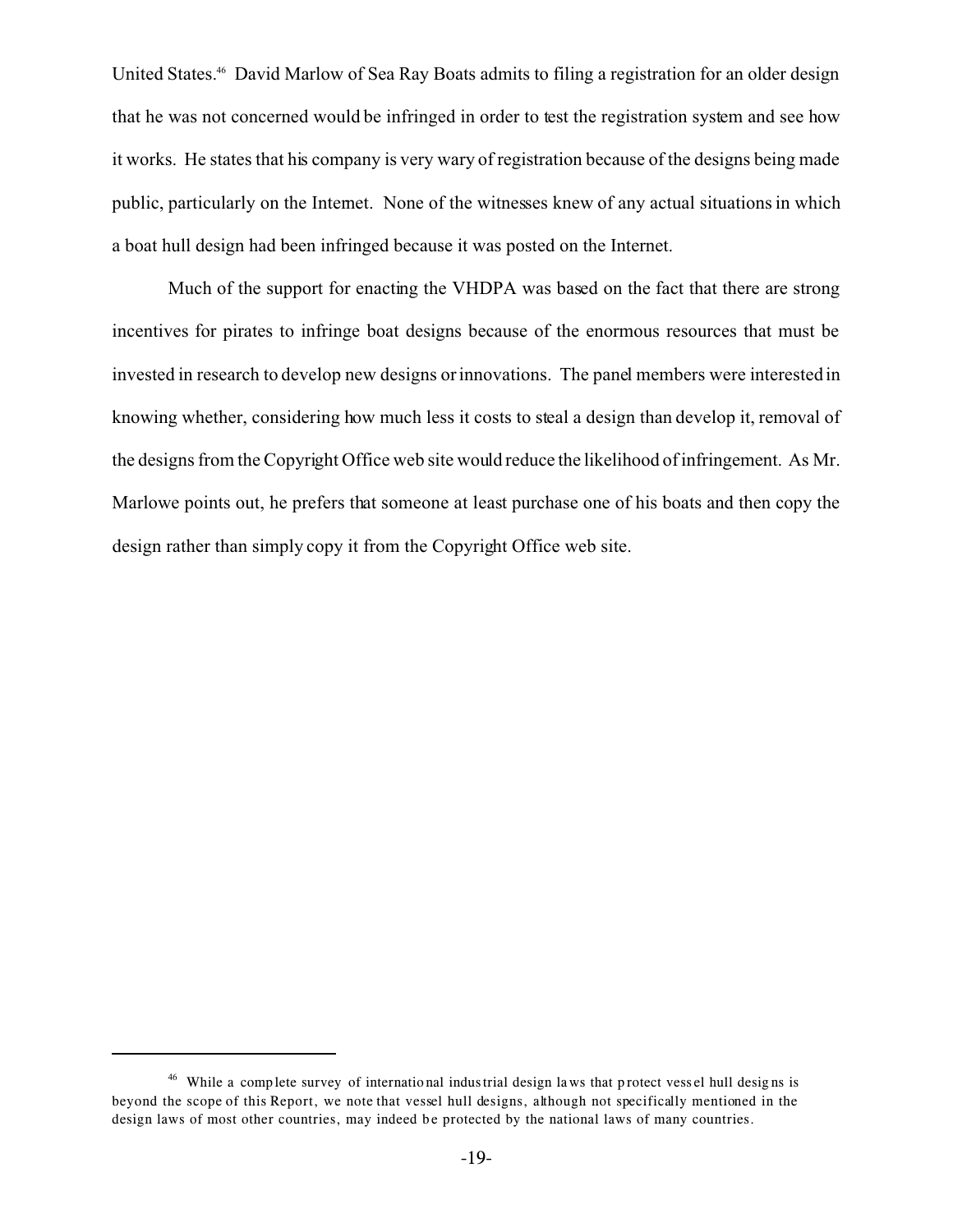#### **PART THREE: CONCLUSION**

It has been five years since the passage of the VHDPA. While for some laws this is a sufficient amount of time to gauge their effectiveness, the testimony adduced for this report makes it evident that it is too soon to tell whether the VHDPA has had significant overall effect on the boat building industry.

We have analyzed the factors set forth by the Congress for creating this report and determine that, with respect to three of them, there is insufficient information upon which to formulate a conclusion. There is only one infringement suit pending in the courts of which we are aware, and the testimony submitted regarding threats of additional suits is anecdotal. Presumably, any law which provides a private right of action for enforcement has some deterrent effect. However, no evidence was adduced regarding the extent of copying, or "hull splashing," in the marine industry either before or after the passage of the VHDPA. Likewise, there is insufficient information upon which to base a conclusion regarding the impact of the VHDPA on the creation of new designs and the price of protected hulls.

With regard to the registration system, the Copyright Office has registered a total of 156 vessel hull designs since July 29, 1999. If we knew the total number of new designs eligible for protection created during this period, we could determine the percentage of new designs that are registered. However, the marine industry apparently does not maintain statistics on new designs, let alone eligible new designs. Professor Fryer suggested that the seemingly low number of registrations may be due to a lack of knowledge on the part of boatbuilders about the VHDPA and the registration process. He recommended that the Copyright Office actively promote the system throughout the marine industry. The Copyright Office does not, however, promote or solicit registrations.

The Copyright Office's Public Information Office provides information on the vessel hull design registration system, and the Office devotes a portion of its web site to vessel hull design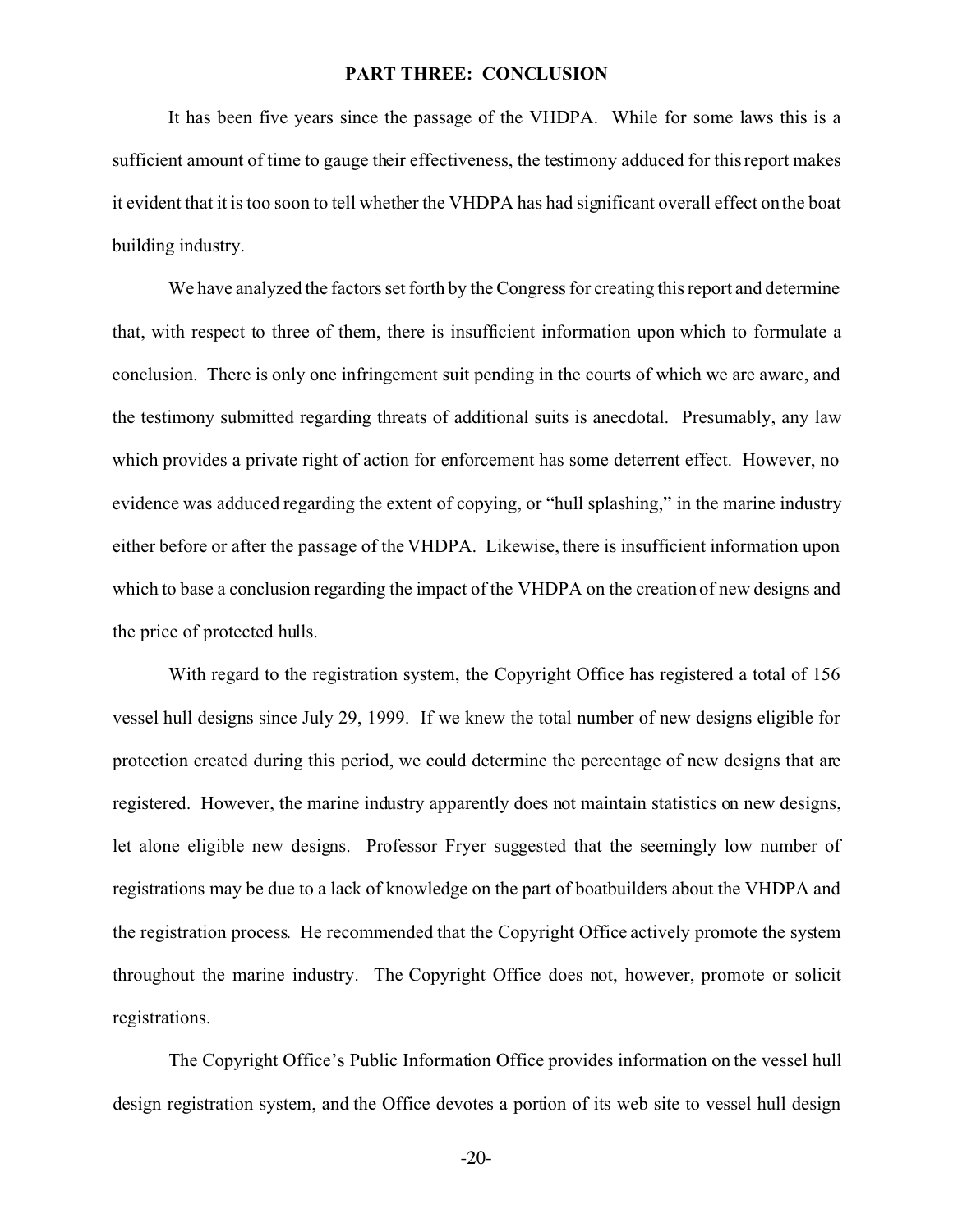registration, providing potential applicants with easy access to information and application forms that can be downloaded. The Office provides information and assistance to potential applicants; the lead role in promoting the system must be undertaken by the trade associations and boatbuilders who are the beneficiaries of the VHDPA.

With respect to the issue raised concerning publication of the deposits accompanying registered designs on the Internet, the Office's current practice is to publish the list and index of registered designs on the Copyright Office web site, along with the depictions of the designs submitted by the applicants. Most of the industry commenters oppose the practice of publishing the designs on the Internet, arguing that it facilitates illegal copying of protected designs particularly in foreign countries. The record shows no evidence that they have been harmed. None of the commenters submitted evidence of illegal copying as a result of protected designs published on the Office web site. While the potential for copying may discourage some boatbuilders from submitting new designs for registration, those who refrain from registration appear to be doing so based solely on speculation. A vessel hull design need not be registered until two years after it has been made public; by that time, the design will have been available to potential copiers through any number of means, including display in the marketplace and promotional materials.

Furthermore, the USPTO publishes on its web site material identifying the design patents that it issues – which includes design patents of vessel hulls – and we are not aware of instances where these designs have been infringed as a result of their publication. We believe that publishing protected designs on the Internet is the best means of creating a public record and is consistent with the direction of § 1315(b) which requires the Office to "maintain a file of drawings or other pictorial representations of registered designs: and make that file "available for use by the public." 17 U.S.C. § 1315(b).

The final issue is the scope of protection afforded by the VHDPA. Section 1301 defines a vessel "hull" as the "frame or body of a vessel, including the deck of a vessel." 17 U.S.C. § 1301(4).